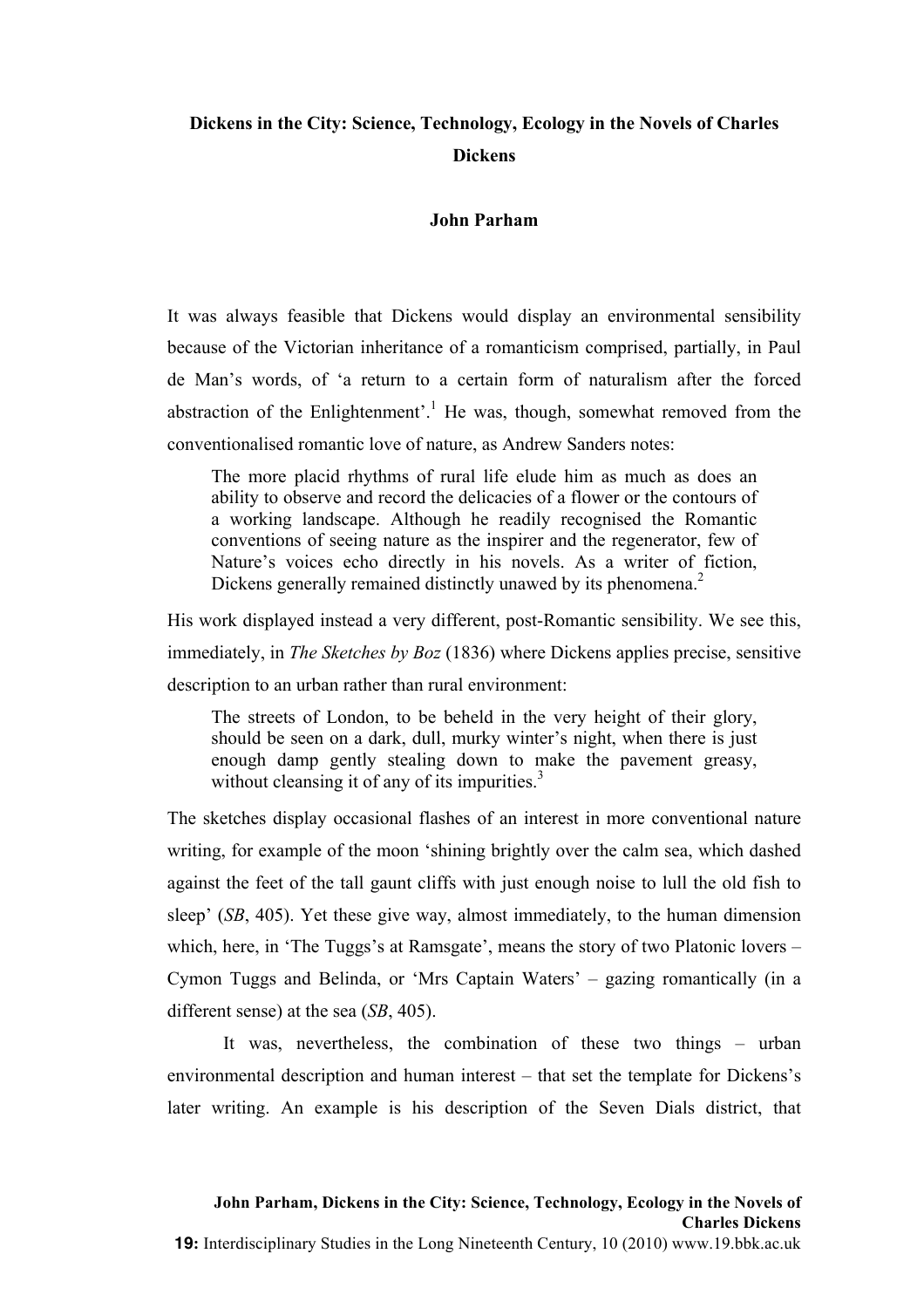archetypal Victorian symbol of poverty, danger and filth, depicted also in Disraeli's *Sybil* (1845):

The streets and courts dart in all directions, until they are lost in the unwholesome vapour which hangs over the house-tops, and renders the dirty perspective uncertain and confined; and lounging at every corner, as if they came there to take a few gasps of such fresh air as has found its way so far, but is too much exhausted already, to be enabled to force itself into the narrow alleys around, are groups of people, whose appearance and dwellings would fill any mind but a regular Londoner's with astonishment. (*SB*, 92)

It is, he continues, an environment in which 'no [caged] bird in its proper senses, who was permitted to leave [...] would ever come back again' (*SB*, 94).

This sense, that a degraded physical environment equates to a hazardous human one – a Victorian 'risk society' – is, specifically, ecological and it is that point, the extent to which Dickens foreshadowed contemporary ecological thinking, that I will explore in this article. However, to propose Dickens as an ecological writer is to adopt a somewhat different position from that usually taken in the theoretical field – ecocriticism – that is concerned with the relationship between literary texts and ecological ideas. To clarify my argument, it is worth, briefly, elaborating on its distinction from a conventional ecocriticism characterised by a concern, as Lawrence Buell has noted, with the 'creative and critical recuperation of the natural world' $^4$ .

Ecocriticism has generally turned towards Romanticism which, in having 'inaugurated a radically new conception of humankind's relationship to the natural world', $\frac{5}{3}$  appears as the most fruitful reference point for nourishing the act of 'recuperation'. This prevailing 'romantic ecology' has also generated specific arguments, most clearly articulated in Jonathan Bate's *The Song of the Earth*, as to how best literature might serve ecological thinking. Bate argues that when we 'commune' with what Wordsworth called 'the beautiful and permanent forms of nature […] we live with a peculiar intensity, and conversely that our lives are diminished when technology and industrialization alienate us from those forms'. From this perspective he envisages, but also confines, the role of literature as that of stimulating an 'imaginative reunification of mind and nature', a deep ecological standpoint that eschews any pragmatic function for literature even though this leaves romantic ecocriticism, as he concedes, stranded within 'a melancholy awareness of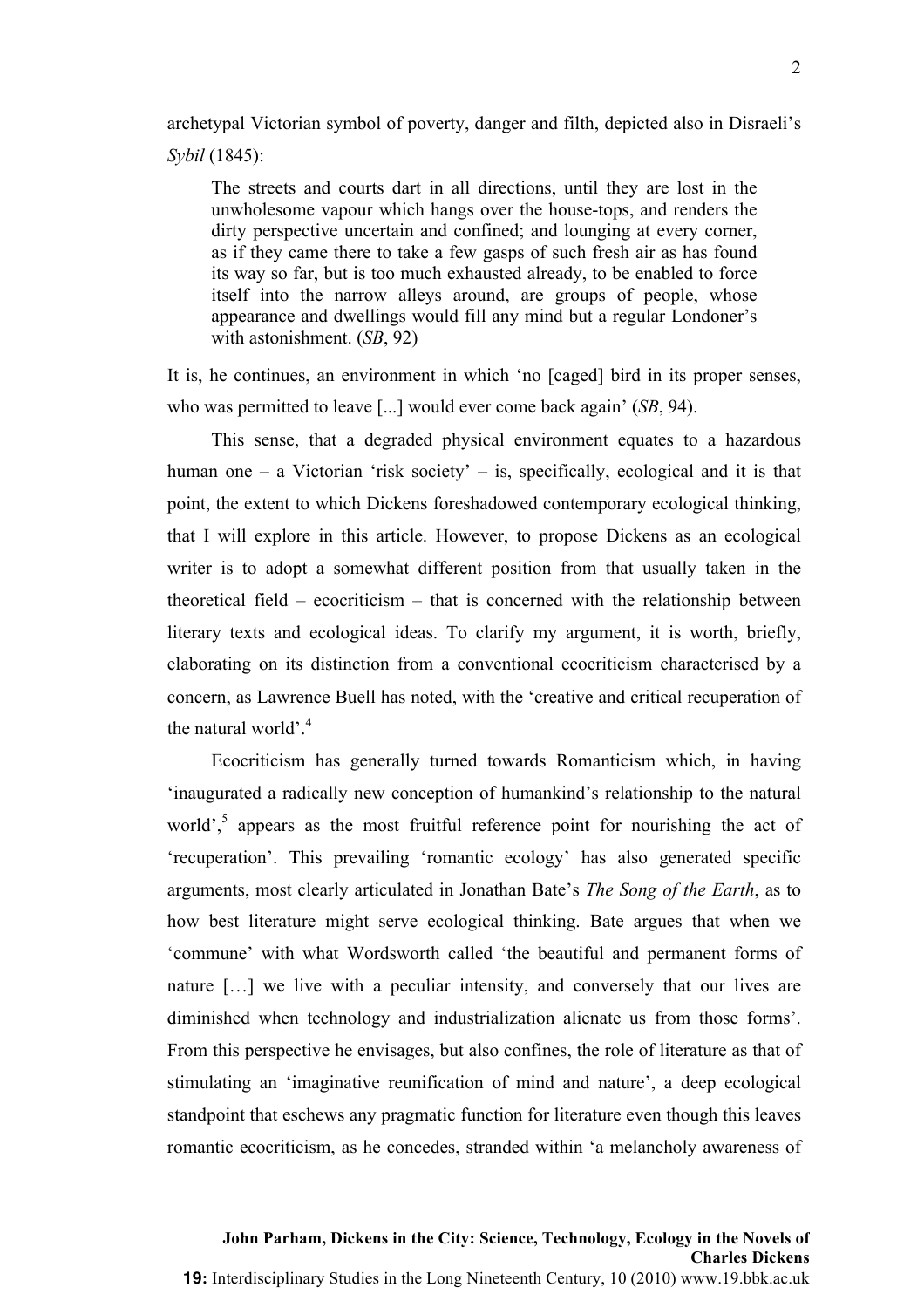the illusoriness of its own utopian vision'.6

Another ecocritic, the American writer Scott Russell Sanders, has complained that in Dickens, and most other British novelists, 'the social realm – the human mortality play – is a far more powerful presence than nature'.<sup>7</sup> Faithful to the 'Romantic ecology' perspective, that complaint nevertheless only makes sense for so long as this is regarded as the only possible form of ecocriticism. Yet ecological theory has conventionally been separated into two quite distinct philosophies, deep and social ecology. $8$  While there is not the space here to rehearse, in full, these two competing, and often antagonistic, positions, a brief sketch of the latter does allow us to anticipate the shape, and possibility, of an alternative type of ecocriticism, one that might be pursued through Dickens.

The first respect in which social ecology differs from deep ecology is that rather than merely recuperate an idealised 'nature' it emphasises what the philosopher Murray Bookchin, who has remained the central presence in social ecology, has called a 'deep-seated continuity between nature and society'.<sup>9</sup> It is, therefore, interested in the concepts (not least, scientific concepts) by which human beings construct their understanding of, and practice towards, (nonhuman) nature. Consequently, social ecology also cultivates a pragmatic belief that we can and should intervene in the world. This takes two forms: an essentially 'utopian' vision, as Bookchin describes it, of 'democratic confederal communities' supported, in turn, by new technologies. It constitutes, in other words, an approach that is not 'antitechnological, antirational or antiscientific'.<sup>10</sup> Because the prevailing (deep) ecocriticism is so largely founded upon Romanticism, the (post-Romantic) Victorian period has remained somewhat neglected and for that reason alone it seems logical to explore this in seeking out the possibility of a countervailing (social) ecocriticism. Positioning Dickens as central to a Victorian literary culture that responded ambivalently, as indicated above, to Romanticism, there are two main arguments, to be explored in this article, for regarding him as a prototypical social-ecological thinker.

The first of these arguments is that the intimations of ecology in his writing are substantiated by Dickens's interest in science as a means of understanding both the natural world and the human place within it. In what is still an atypical examination of (what he calls) 'Practical Ecocriticism', Glen Love argues that an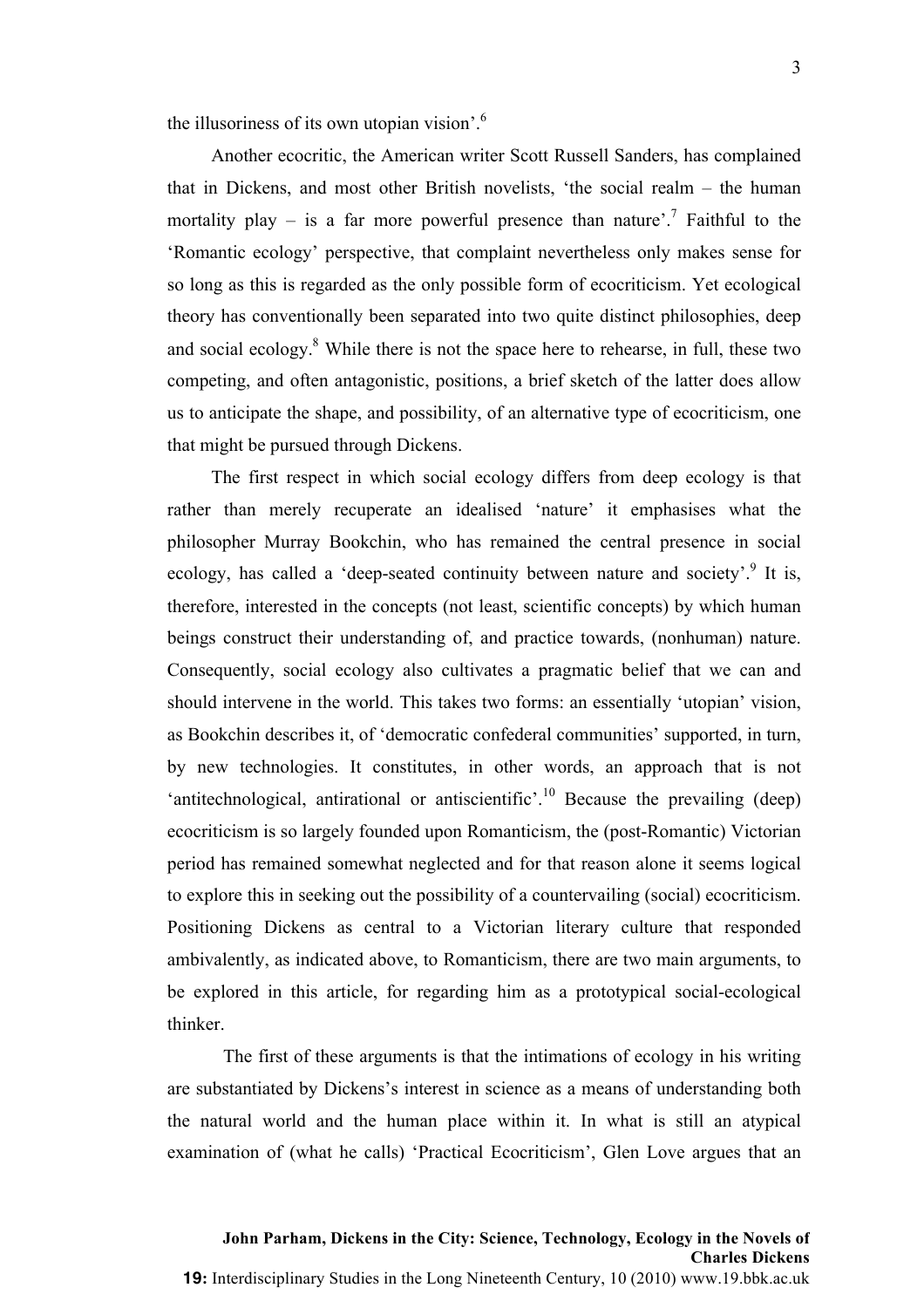understanding of the life sciences is fundamental to ecological awareness and, writing here as a literary critic, that examining those writers who display such an understanding can lead us towards a better perception of the 'human connection with nature and the rest of organic life'.<sup>11</sup> Dickens is significant in this context because of what has already been uncovered by the existing work on Victorian literature and science – an interest in those scientific ideas, evolutionary theory and energy physics, that converged to form scientific ecology once the German zoologist Ernst Haeckel had first coined the word 'ecology' in 1866.

Secondly, I will argue that Dickens channelled his own (possibly) idiosyncratic take on science into a social critique and social prescriptiveness that parallels the pragmatism of contemporary social ecology. Presenting Dickens, then, as a writer whose sense of how to 'make the world a better place'<sup>12</sup> broadly aligns with Bookchin's own 'utopian' vision, and, more specifically, with the trust that social ecologists have placed in technology, this second point, in particular, will be proposed as one offering a new direction for ecocriticism.

# I

#### Dickens and science

The case for accentuating Dickens's scientific knowledge has been constructed around his library, publications in his journals, and allusions in the novels. Scientific works, in the first place, comprised a notable component of Dickens's library. He owned several major texts including Robert Chambers's pre-Darwinian *Vestiges of the Natural History of Creation* (1844), a second edition of *The Origin of Species* (1859, second edition 1860), Charles Lyell's *Geological Evidence of the Antiquity of Man* (1863), and, K. J. Fielding notes, earlier works such as Buffon's *Natural History* (1797-1808) and Cuvier's *Animal Kingdom* (1827-33).<sup>13</sup> More importantly, Dickens also played a not insignificant role in disseminating new scientific ideas through articles published in *Household Words* and *All the Year Round*. Notable here is an enthusiastic correspondence with Michael Faraday which resulted, Dickens having procured Faraday's lectures notes, in Percival Leigh writing two articles for *Household Words* – 'The Chemistry of a Candle' and 'The Mysteries of a Tea-Kettle' – that 'were designed to introduce basic chemical or physical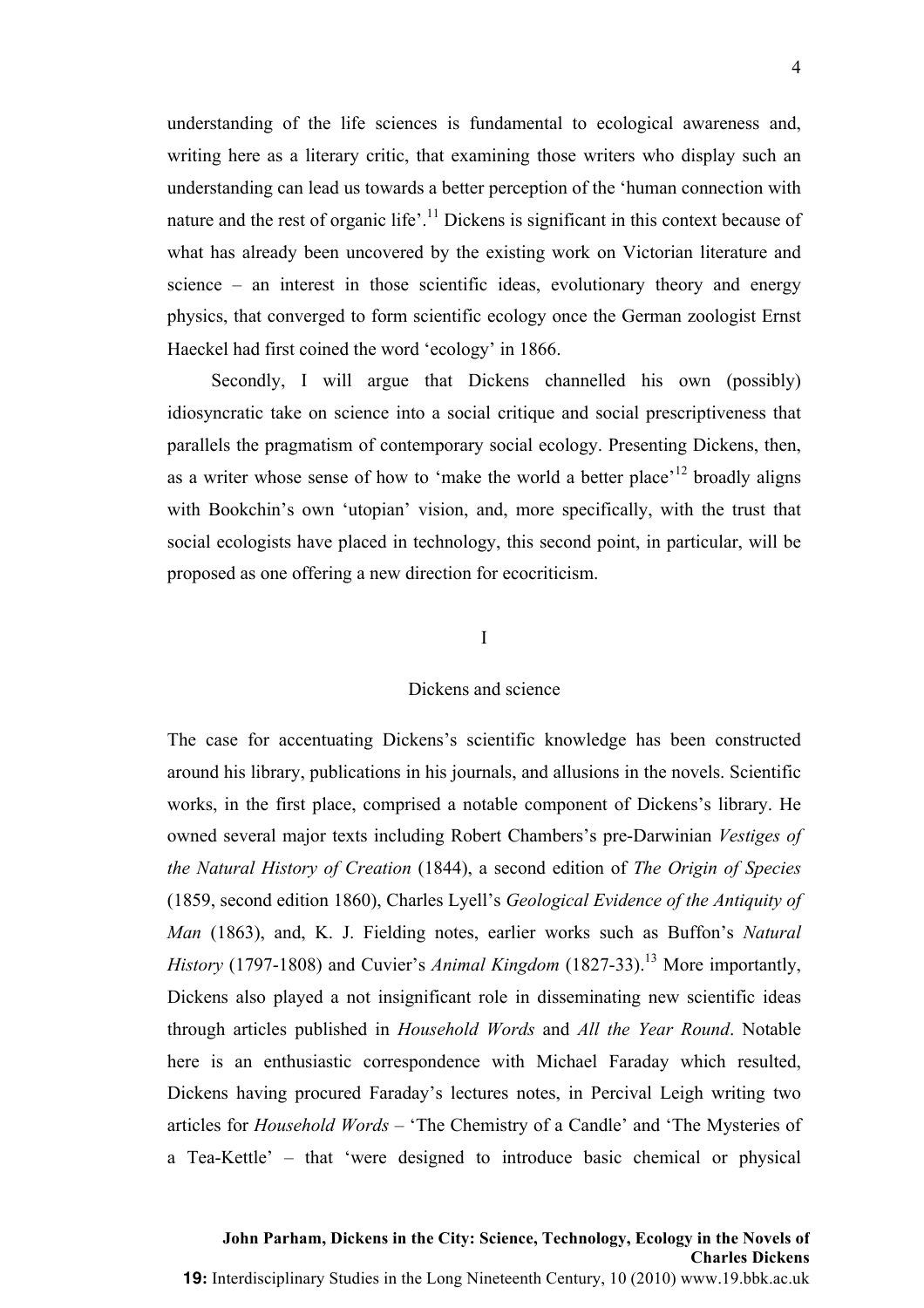principles to a lay audience' (*Letters* VI, 105-6, 110).<sup>14</sup> Likewise, Dickens published, in *All the Year Round*, a review of *The Origin of Species* shortly after its initial publication in 1859 and commissioned and published in 1860 and 1861 articles on 'Species', 'Natural Selection' and the 'Transmutation of Species'.

Such evidence underpins those readings which have found evolutionary ideas and energy physics in the novels. Gillian Beer and George Levine have explored the parallels between Darwin and Dickens finding a shared sense, in Beer's words, of 'profuse interconnection', 'superfluity [...] gradually and retrospectively revealing itself as order', and 'ecological interdependence'.<sup>15</sup> Levine, furthermore, finds descent in *Martin Chuzzlewit* (1843-4), geological time in *Bleak House*, the conservation of matter in *The Haunted Man*, and notes that thermodynamics 'comes quickly to mind as an appropriate metaphor' for *Little Dorrit*. <sup>16</sup> He also draws out the moral and social dimensions of Dickens's interest in science. While insisting that Dickens emphasised fidelity to scientific fact, Levine nevertheless offers an interesting parallel in writing that 'Dickens is the great novelist of entanglement, finding in the mysteries of the urban landscape those very connections of interdependence and genealogy that characterize Darwin's tangled bank'.<sup>17</sup>

Yet, running alongside these have been more sceptical analyses, sharpest in Francis O' Gorman's description of Dickens's reading of the life sciences as 'nugatory'.<sup>18</sup> That analysis gathers around two arguments: that Dickens could not, in chronological terms, have had the modern understanding of science attributed to him; and that what interest he did have was often outmoded or unconventional. Fielding argues that if Dickens was influenced by Darwin, this could not have happened until the 1860s, once *The Origin of Species* had been published (thereby ruling out all but the last two completed novels), and that, notwithstanding the famous reference at the start of *Bleak House*, the notion of the 'death of the sun' only came to public attention after William Thomson's paper 'The Age of the Sun's Heat' had appeared in *Macmillan's Magazine* in 1862. Dickens, then, 'could not have communicated it to his readers even if he understood it better than most of us do'. Finally, in his discussion of the term 'entropy', Fielding suggests that 'Dickens almost certainly never heard the word nor knew the idea', an argument mapped against the emergence of the concept in English language publications in the late  $1860s.$ <sup>19</sup>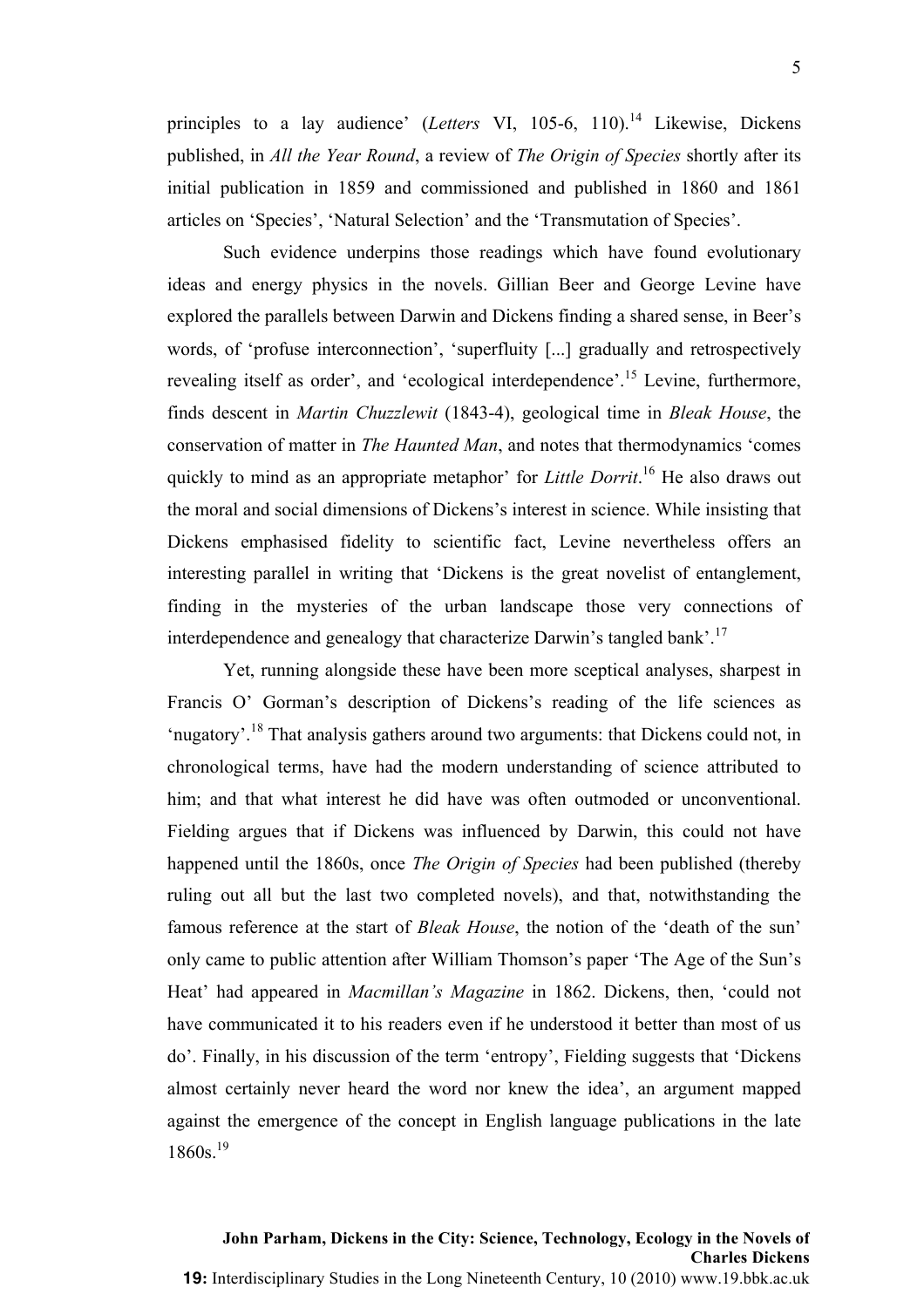The second point, that Dickens' interest in science was peripheral to mainstream contemporary debate, is, possibly, borne out by the twelve volumes of his letters. The very few references to science or scientific figures are mainly to works of natural theology and residual figures such as Chambers and Lyell. To Mrs Richard Watson, Dickens suggests she read two recent books, William Whewell's *Of the Plurality of Worlds, An Essay* (1853) and Sir David Brewster's *More Worlds than One, the Creed of the Philosopher and the Hope of the Christian* (1854). Although they were debating the inhabitation of other planets, both writers were, also, seeking to combine new science – Brewster wrote on light and optics – with Christianity (*Letters* VII, 454-55). Further evidence of this interest in natural theology can be gleaned from Dickens telling W. W. F. de Cerjat that 'Nothing is discovered without God's intention and assistance, and I suppose every new knowledge of His works that is conceded to man to be distinctly a revelation by which men are to guide themselves' (*Letters* X, 253). It is most apparent, however, though with a different twist, in Dickens's one published statement about science, a review of Robert Hunt's book *The Poetry of Science, or Studies of the Physical Phenomena of Nature* (1848) which appeared in the *Examiner*.

Here Dickens concurs with Hunt's view that science, though double-edged, has the potential both to extend our understanding of the world and elicit what would now be called a deep ecological regard for the integrity of nature.

[Science] can, like Nature herself, restore in some new form whatever she destroys; that, instead of binding us, as some would have it, in stern utilitarian chains, when she has freed us from a harmless superstition, she offers to our contemplation something better and more beautiful, something which, rightly considered, is more elevating to the soul, nobler and more stimulating to the soaring fancy: is a sound, wise, wholesome object.

Science can show us, Dickens continues, 'whole coasts of coral reef constructed by the labours of minute creatures' and, in those rocks, can 'read aloud, the great stone book which is the history of the earth, even when darkness sat upon the face of the deep'. 20

Fielding's analysis is not easy to refute and, at the same time, Dickens's 'Poetry of Science' is, clearly, idiosyncratic. Taken together, these prompt us to question how far one can realistically pursue any hypothesis founded upon the extent of Dickens's expertise in, or acquaintance with, contemporary science. Yet a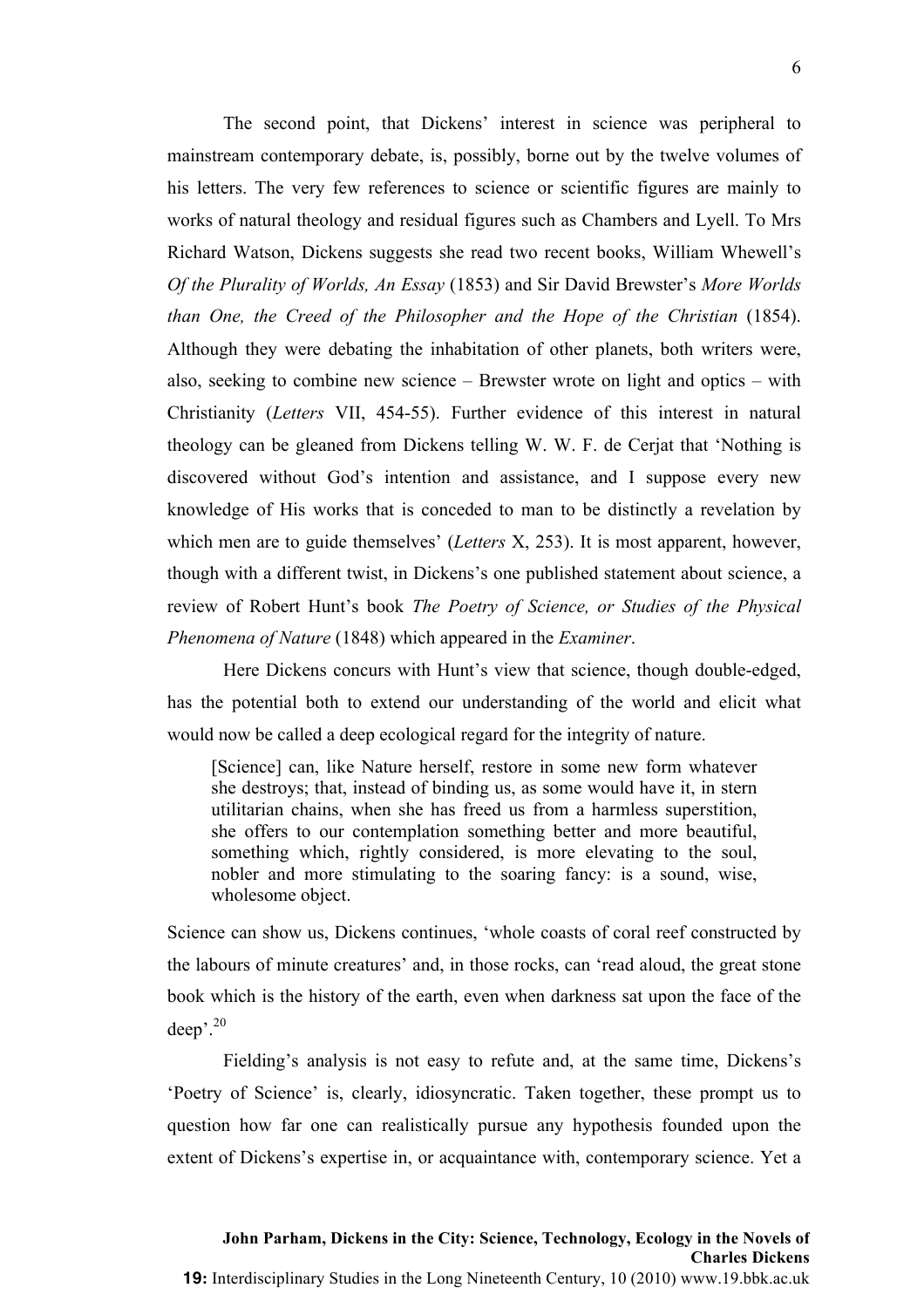legitimisation for such an analysis can be found if we examine more closely his place in the complex crosscurrents between culture and science, crosscurrents that preoccupied numerous Victorian writers (as the work on Victorian literature and science testifies), just as they now engage contemporary writers and philosophers in the wake of the emergence of ecological ideas.

One might understand Dickens's interest in and application of science with reference, in the first place, to Bruno Latour's much cited distinction between the diffusion and translation models of how scientific ideas pass through society. Latour has argued that in the former scientific ideas are transmitted largely unaltered, whereas in the translation model individuals and agencies alter scientific concepts in accordance with their own ontologies or interests, those concepts thereby becoming transformed as they pass into and through the social world.<sup>21</sup> As Latour's work has repeatedly demonstrated, notably in connecting his ideas about science to 'Actor-Network-Theory', this notion of diffusion versus translation can, in turn, be applied to the technologies that develop out of scientific discoveries (i.e. to the practical uses to which science is put). Arguing, in this connection, that 'belief in the existence of a society separated from technoscience is an outcome of the diffusion model', Latour indicates, conversely, that translation is a necessity if we are to ensure that science, and its technological application, is put to the betterment of society.<sup>22</sup>

There is evidence to suggest that the concept of translation might fruitfully be applied to Victorian literary culture. We see a direct example of this in Michel Serres's essay 'Turner Translates Carnot' in which Serres reads elements of J. M. W. Turner's work as an aesthetic translation of thermodynamics.<sup>23</sup> One might also cite Gerard Manley Hopkins's attempt to integrate new scientific ideas, particularly an interest in energy physics, into his Catholicism. $24$  And this could be applied to Dickens. To give an example, Adelene Buckland has argued persuasively that his long-standing (and overly neglected) interest in geology bequeathed to Dickens's work an 'objective, scientific, and accurate observation of the natural world' as well as an anti-utilitarian 'poetry of science' that in effect translated into a critical dimension. This occurred, she suggests, as a result of Dickens's interest in Catastrophism, a general 'narrative', supported by the geological record, 'of earth history as a series of catastrophes'.<sup>25</sup> Through this interest Dickens found a form by which he could symbolise both the consequences of urbanisation and, in reference to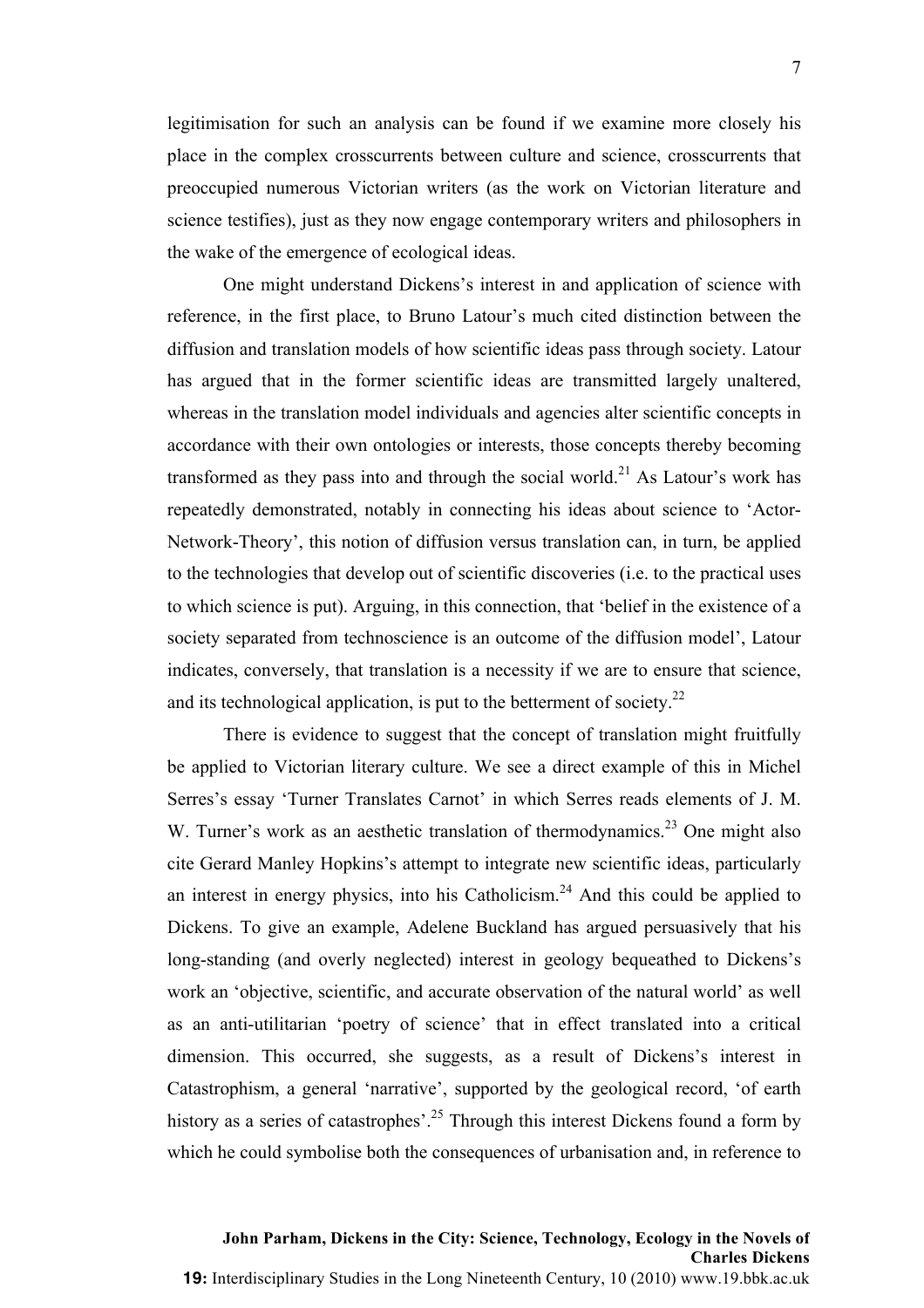the renewal that comes after destruction (as described in his review of *The Poetry of*  Science), the emergence of a broader, reconstructive social vision,<sup>26</sup> a vision not entirely unconnected to technology (in this case, the railway depicted in *Dombey and Son*).

While Buckland offers an illustrative example of Dickens's translation of scientific concepts towards a wider social intent, she nevertheless underestimates, in my view, his knowledge of contemporary scientific thinking around evolutionary theory and energy physics. One might evoke in this respect Greg Myers' notion of the rhetorical scientific 'commonplaces' available to Victorian literary figures. Myers argues that the concepts and language of science and 'social and moral criticism' borrowed from each other, a circular relation of influence that in effect views translation as operating both ways.<sup>27</sup> He illustrates this through Carlyle foreshadowing the conservation of energy in *Sartor Resartus* (1833-4); <sup>28</sup> Beer has made a similar point in suggesting that *The Origin of Species* carries traces of Dickens in its style and organisation.<sup>29</sup> Either way, the evidence gathered, concerning scientific allusions in Dickens's novels, is simply too compelling to ignore. There are, it would appear, references to Darwinism and energy physics in *Our Mutual Friend*, via Eugene Wrayburn. Wrayburn's objection to 'being required to model my proceedings according to the proceedings of the bee' and his speculation that 'the hive may be satirical' may well refer to a passage on the hexagonal structure of beehives in *The Origin of Species*. <sup>30</sup> Indeed, this passage was well-known enough to have been one of only two references made to Darwin by Hopkins.<sup>31</sup> Correspondingly, Wrayburn's earlier reference to a notably capitalised 'Energy' can surely only be seen as a deliberate allusion to contemporary science (see *OMF,* 62-3).

Therefore, Dickens, as is consistent with Latour's paradigm, can be seen as having translated what he knew about these concepts into the language and shape of his own 'poetic science'. That translation offered a conception of science different from but equally legitimate to a more literal understanding, in so doing transcending the problems Latour has identified within the straightforward diffusion of scientific ideas into 'technoscience'. The value of this has been outlined by Robert Hewison in relation to John Ruskin, whose own ambivalence and occasional hostility towards science was not dissimilar to Dickens's. Concerning Ruskin's conception of a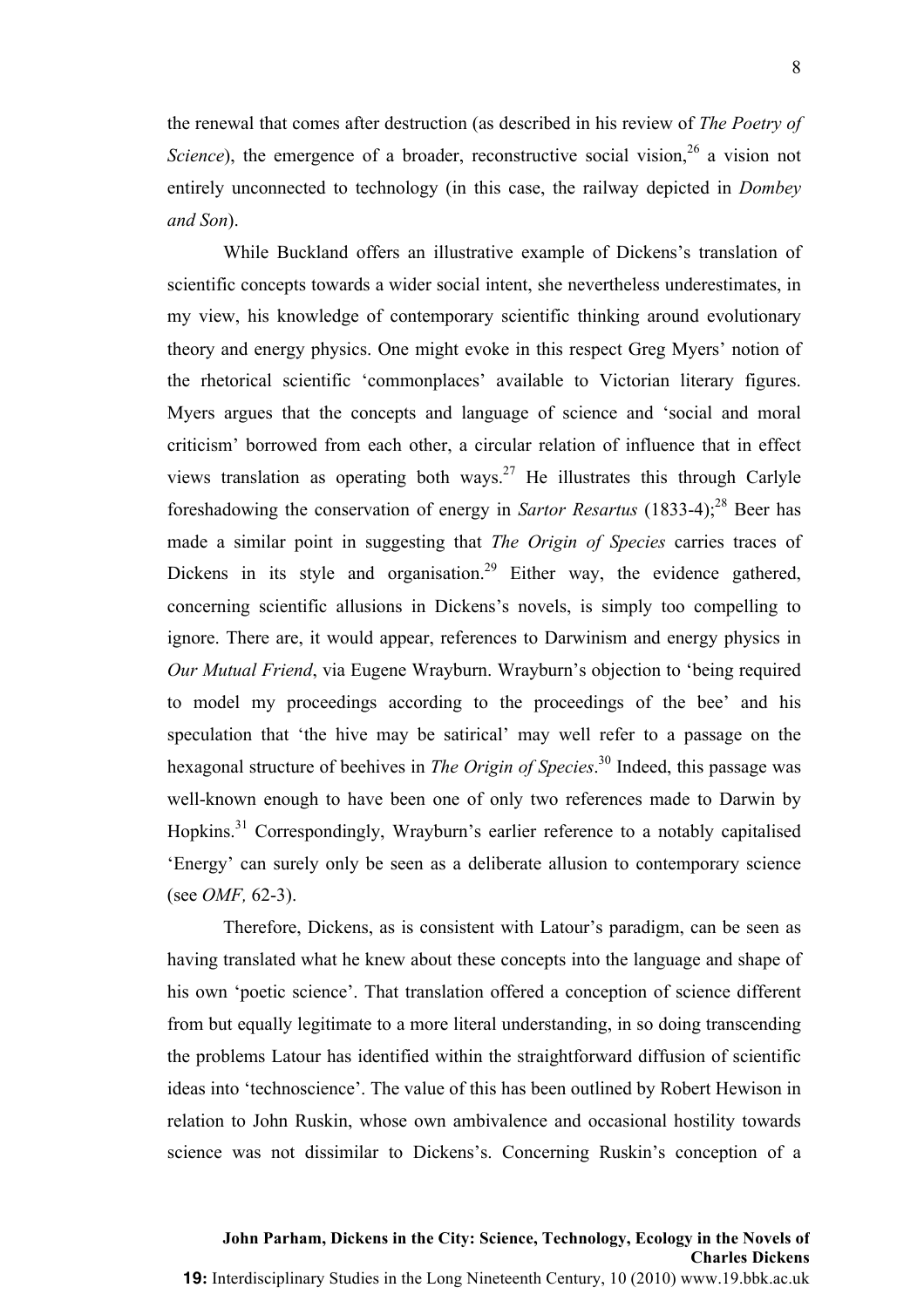'science of the aspects of things' – defined in the claim, about natural phenomena, that 'it is as much a fact to be noted in their constitution, that they produce such and such an effect upon the eye or heart […] as that they are made up of certain atoms or vibrations of matter<sup>32</sup> Hewison argues that Ruskin's paradigm offers a useful alignment between the 'discipline imposed by the [scientific] emphasis on accurate observation as the foundation of all knowledge' and an imaginative dimension, encompassing our 'moral relationship with nature', that can be supplied to science by the arts; an 'even more pressing' need, Hewison points out, in the context of environmental concerns<sup>33</sup>

An indication of how that might work is offered when Buckland observes that geology afforded Dickens a structure and a metaphor for describing natural processes at work in the midst of industrial urban settings whose histories and landscapes were themselves made multi-layered and fractional by rapid change'.<sup>34</sup> The argument is extended by Jonathan Arac who suggests that Dickens's novels were, indeed, characterised by an under-regarded scientific precision and who claims (in a way that could allude to Latour) that the:

[...] transfer to social theory of language from such scientific writing marks the beginnings of the characteristic nineteenth-century terms of historical perception that describe the relations of part and whole: 'milieu', 'circumstance(s)', 'influence', 'air', 'element', 'atmosphere', 'medium', 'conjuncture', 'mentality', 'background', and 'environment'.<sup>35</sup>

While it remains apparent that Dickens did, in some respects, translate science into an essentially Romantic paradigm, the equation Arac offers, between an acquaintance with contemporary science and a socially reconstructive urge, is equally compelling and is borne out by the novels in ways that signal suggestive new possibilities for ecocriticism.

II

# Dickens, imagination and social ecology

Relatively disinterested in any Romantic 'return to naturalism', the 'meaning' Dickens distilled from science was one of 'ecological interdependence', akin to Bookchin's 'deep-seated continuity between nature and society' or, more specifically, what Peter Dickens has described as 'the real or material connections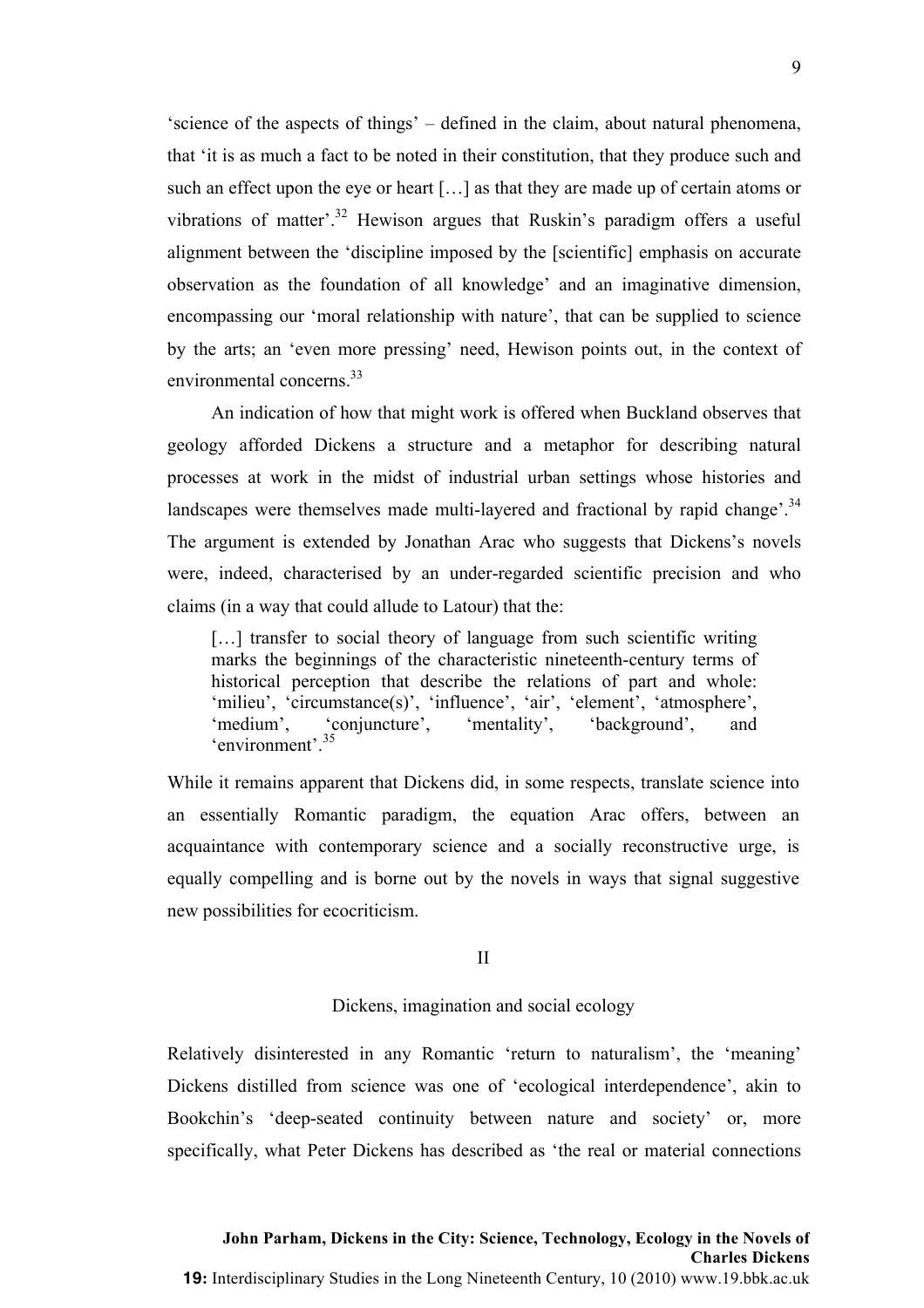between people and nature and the social relations involved in the modification of nature and of the body'.<sup>36</sup> This translation of scientific into social thinking, which will be analysed in the remainder of this article, can be understood by means of a paradigm suggested by the social ecologist John Clark.

Clark argues that 'ecological social transformation' requires, among other things, addressing 'the system of socially shared images by which society represents itself to itself'. He proposes an alternative 'social ecology of the imagination' comprised of two dimensions: a 'concrete and experiential investigation' of the existing social and material world; and contributions to 'the creation of an ecological imaginary'.<sup>37</sup> Adopting this 'social ecology of the imagination' as a paradigm for how a social-ecological literary text might work, we can trace in Dickens's writing just how closely his scientific perception of interdependence conformed (even allowing for some qualification) to contemporary social ecology. Accordingly, this section of the article will argue two points: that the novels represented a 'concrete and experiential investigation' of the impacts of Victorian industrialisation on human and nonhuman nature alike; and that Dickens's writing and active involvement, notably in the area of sanitation reform, constituted 'the creation of an ecological imaginary', one constructed around an interest in political change and, in particular, an enthusiasm for the possibilities of new technology.

Dickens's motivation for investigating the Victorian social world was, of course, his love for the modern city. He described Liverpool, for example, as 'beautiful'<sup>38</sup> while, in 1858, bored by the ancient cathedral city of Durham, he happily walked thirteen miles across 'Pit-Country' to heavily industrialised Sunderland making 'a little fanciful photograph' in his mind (*Letters* VIII, 668- 69).39 Most notably, Dickens regarded the city as fundamental to his muse. Writing, ironically, from Switzerland where two generations of Romantic and Victorian writers had sought inspiration, Dickens attributed a struggle with his writing to:

[...] the absence of streets and numbers of figures. I can't express how much I want these. It seems as if they supplied something to my brain, which it cannot bear, when busy, to lose [...] a day in London sets me up again and starts me. But the toil and labour of writing, day after day, without that magic lantern, is IMMENSE !! (*Letters* IV, 612)

What resulted was something consistent with Marshall Berman's argument – elaborated through Baudelaire but with reference to Dickens – that the Victorian city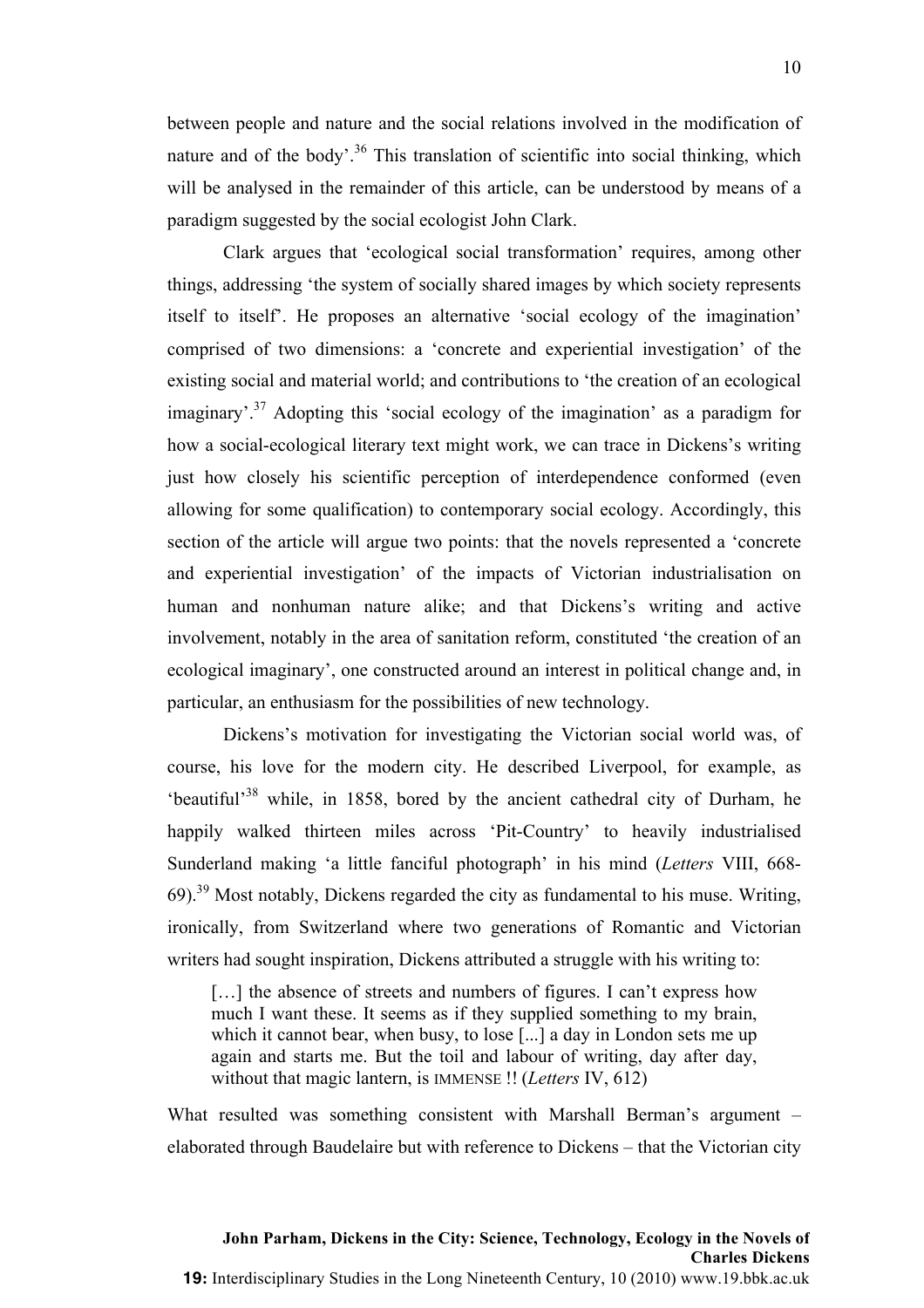stimulated a more socially engaged literature, a mode of writing grounded in and ignited by the artist's everyday immersion in the urban environment. $40$ 

This took the form of Dickens instigating what Laurence Buell has called a tradition of 'toxic discourse'. A concept derived from Beck's risk thesis, toxic discourse refers, in Buell's definition, to an 'expressed anxiety arising from perceived threat of environmental hazard due to chemical modification by human agency'. Yet while toxic discourse is, indeed, the element of Dickens's work that conforms most closely to the first element of Clark's paradigm, I want to suggest that what Dickens anticipated, more specifically, was the current, emergent concept of ecosystem health. Initially a paradigm that applied medical terminology – 'stress', 'syndrome', 'dysfunction' – to describe the risks society has placed on ecosystems, ecosystem health has subsequently expanded to consider the extent to which human health is itself affected by those risks.<sup>41</sup> The subject of several (mainly American) books in the health and social sciences, the one book to discuss literature includes Terrell Dixon's suggestion that a 'literature of toxicity' may well have had 'its origins in works of English fiction as early as the urban novels of Charles Dickens'.<sup>42</sup>

Dickens's analysis of the Victorian physical environment moved towards a recognisably ecological perspective through four stages: straight environmental description; a more complex description informed by the language and concepts of science; a visceral, ecological mode of analysis in which he began to recognise that environmental hazards – most notably, air pollution and sanitation – pervaded the entire (human and nonhuman) environment; and a concern about the impact on human health that mirrored and anticipated the ecosystem health thesis. To illustrate this I will draw on the four novels which, I believe, are most obviously informed by science and closest to the themes of social ecology: *Dombey and Son* (1846-48), *Bleak House* (1852-53), *Little Dorrit* (1855-57) and *Our Mutual Friend* (1864-65).

Generalised environmental description is easy enough to uncover in Dickens. He describes in *Dombey and Son* 'two gaunt trees, with blackened trunks and branches, [which] rattled rather than rustled, their leaves were so smoke-dried' and challenges us 'to think of any simple plant, or flower, or wholesome weed, that, set in this foetid bed, could have its natural growth, or pull its little leaves off to the sun' (*DS*, 74-5, 737). *Bleak House* famously opens with an incremental description of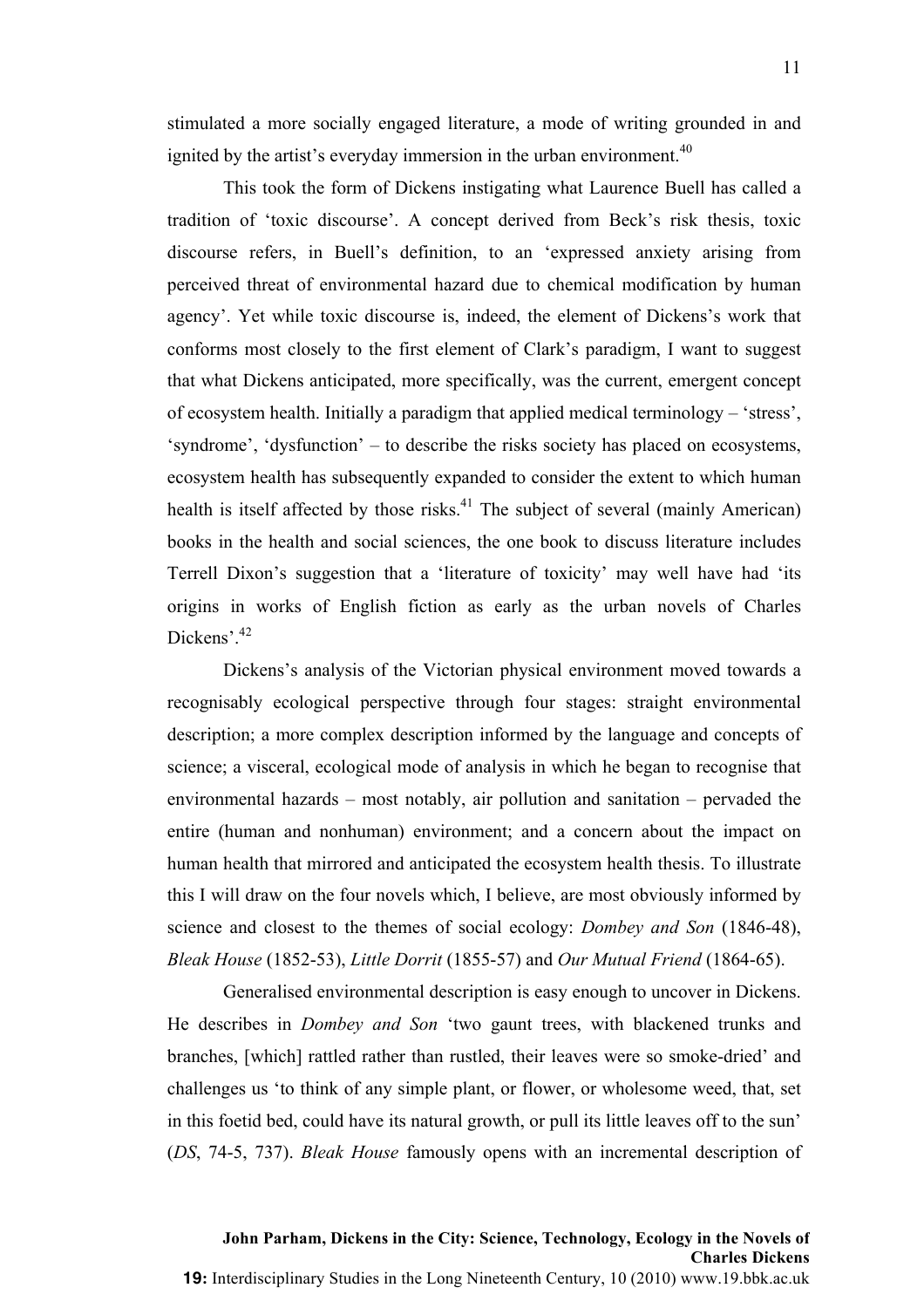environmental blight: of 'Fog everywhere'; 'the waterside pollutions of a great (and dirty) city'; gas 'looming [...] in divers places in the streets'; and, of course, 'Smoke lowering down from chimney-pots, making a soft black drizzle, with flakes of soot in it as big as full-grown snow-flakes—gone into mourning, one might imagine, for the death of the sun'.<sup>43</sup> *Little Dorrit* is, likewise, indicative. 'Melancholy streets, in a penitential garb of soot, steeped the souls of the people who were condemned to look at them out of windows, in dire despondency', people for whom there was 'Nothing to see but streets, streets, streets. Nothing to breathe but streets, streets, streets'.<sup>44</sup> This is later juxtaposed to Switzerland, described, when the Dorrits visit, as having 'air [...] charged with the scent of gathered grapes', and where 'the breath of the cows and goats was redolent of leaves and stalks of grapes' (*LD*, 482). If one might, here, detect a hint of irony in the overblown pastoral description – reinforced in that the 'fresh beauty' soon yields to 'barrenness and desolation' (*LD*, 483) – this is because Dickens sought his inspiration not (as we know) in Switzerland but in the city, not in comparing built with natural, or urban with rural, but in evaluating the social world in terms of both its human and nonhuman cost.

He developed this, in the first place, by augmenting these primarily aesthetic descriptions with others that exhibited greater scientific precision. This is most apparent in *Our Mutual Friend* where environmental description is informed by degeneration. Dickens describes, for example, a 'grey dusty withered evening in London':

The closed warehouses and offices have an air of death about them [...] a sun-dial on a church-wall has the look, in its useless black shade, of having failed in its business enterprise and stopped payment for ever [...] fallen leaves of the few unhappy city trees grind down in corners under wheels of wind [...] (*OMF*, 450-51)

Such scientifically grounded themes of degeneration and decay, informed, in turn, the urgency behind the third mode of analysis he practised – of the extent to which environmental conditions, in the form of urban pollutants, permeated the entire ecosystem.

So, the fog (more accurately, smog) that 'rolls' across the environment at the opening of *Bleak House*, 'flows [also] among green aits and meadows', and 'the gunwhales of barges and small boats', before, lastly, 'creeping' into the tobacco of a boat's skipper or 'the eyes and throats of ancient Greenwich pensioners, wheezing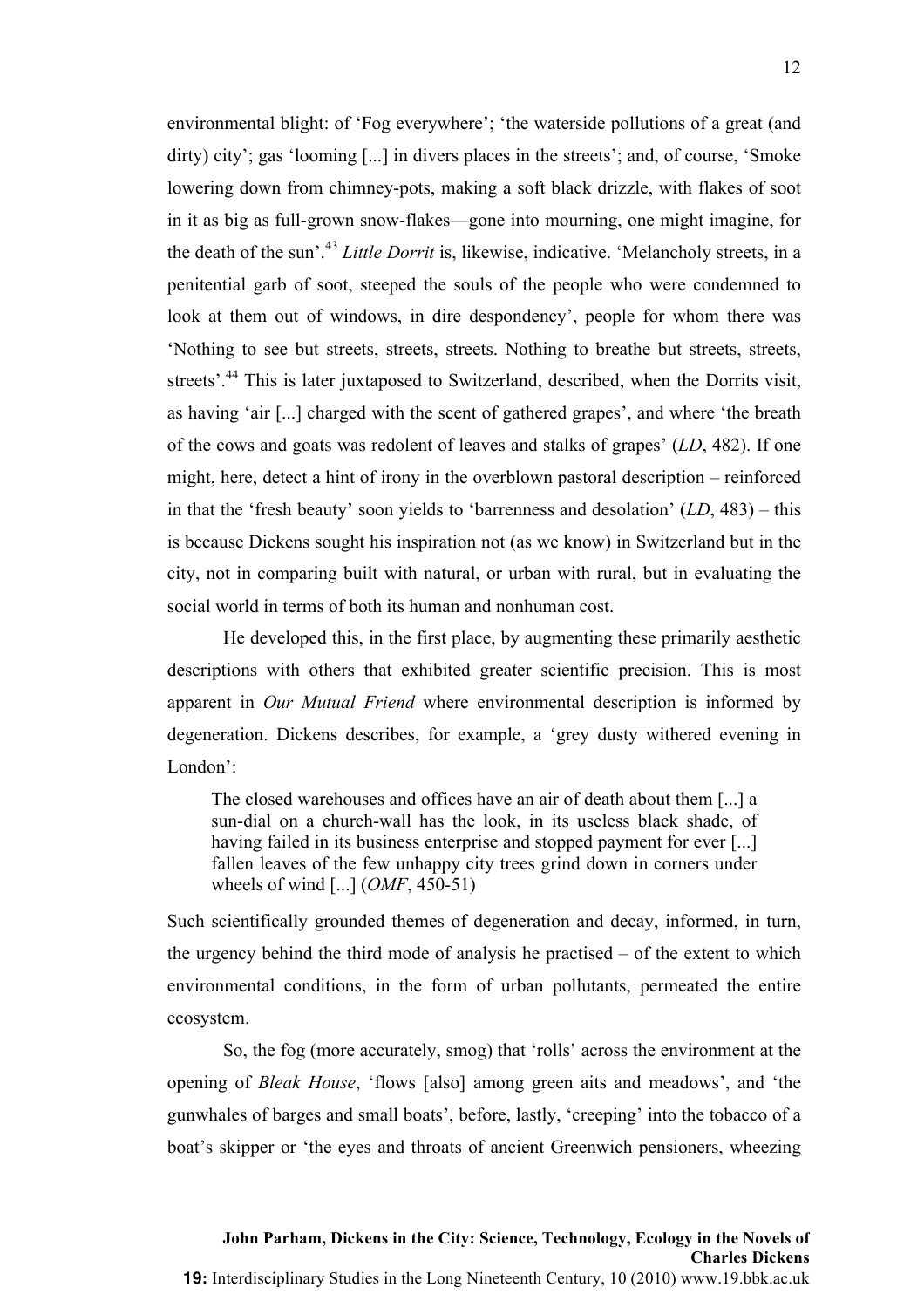by the firesides of their wards' (*BH*, 1). Similarly, in *Our Mutual Friend* the air is not only 'smoky' but 'gritty' the emphasis here placed on the human, social dimension: 'the city grit gets into the hair and eyes and skin' (*OMF*, 450-51) while, as a result of the smog, 'Animate London, with smarting eyes and irritated lungs, was blinking, wheezing, and choking [...] the whole metropolis was a heap of vapour charged with muffled sound of wheels, and enfolding a gigantic catarrh' (*OMF*, 479). This development, from descriptions of the insidious intrusion of pollutants into the air and soil and water, to those of its entering the 'hair and eyes and skin' of the human population, culminates with an anticipation of ecosystem health that clarifies the social-ecological dimension in Dickens.

That Dickens had perceived the connection between human health and environment can be inferred from a passage quoted in his review of *The Poetry of Science*:

A plant exposed to the action of natural or artificial decomposition passes into air, leaving but a few grains of solid matter behind it [...]. Our dependency on the atmosphere is therefore evident. We derive our substance from it – we are, after death, resolved again into it. We are really but fleeting shadows.<sup>45</sup>

This awareness was substantiated by his involvement in the sanitation movement, beginning when Dickens expressed an interest in the Metropolitan Improvement Society, which, at its first general meeting in 1842, had brought together issues of smoke abatement, sanitation and water supply (*Letters* III, 330-31). Eight years later, prior to the launch of *Household Words*, he wrote 'I hope to be able to do the Sanitary cause good service, in my new periodical'. His editors note that 'CD was as good as his word: *HW* spoke out on all these questions' (*Letters* VIII, 18-19). In 1850 and 1851, Dickens spoke to the Metropolitan Sanitary Association, working alongside Sir Edwin Chadwick in the campaign to bring London into the provisions of the 1848 Public Health Act; and, in November 1854, *Household Words* published Henry Morley's 'People's Charter' which advocated properly constructed housing, the abolition of cesspools and 'a constant and unlimited supply of wholesome water' (see *Letters* VII, 436).

Appalled by the sanitary conditions that he observed directly, Dickens expressed this in characteristically sensorial ways:

I can honestly declare tonight, that all the use I have since made of my eyes – or nose – that all the information I have since been able to acquire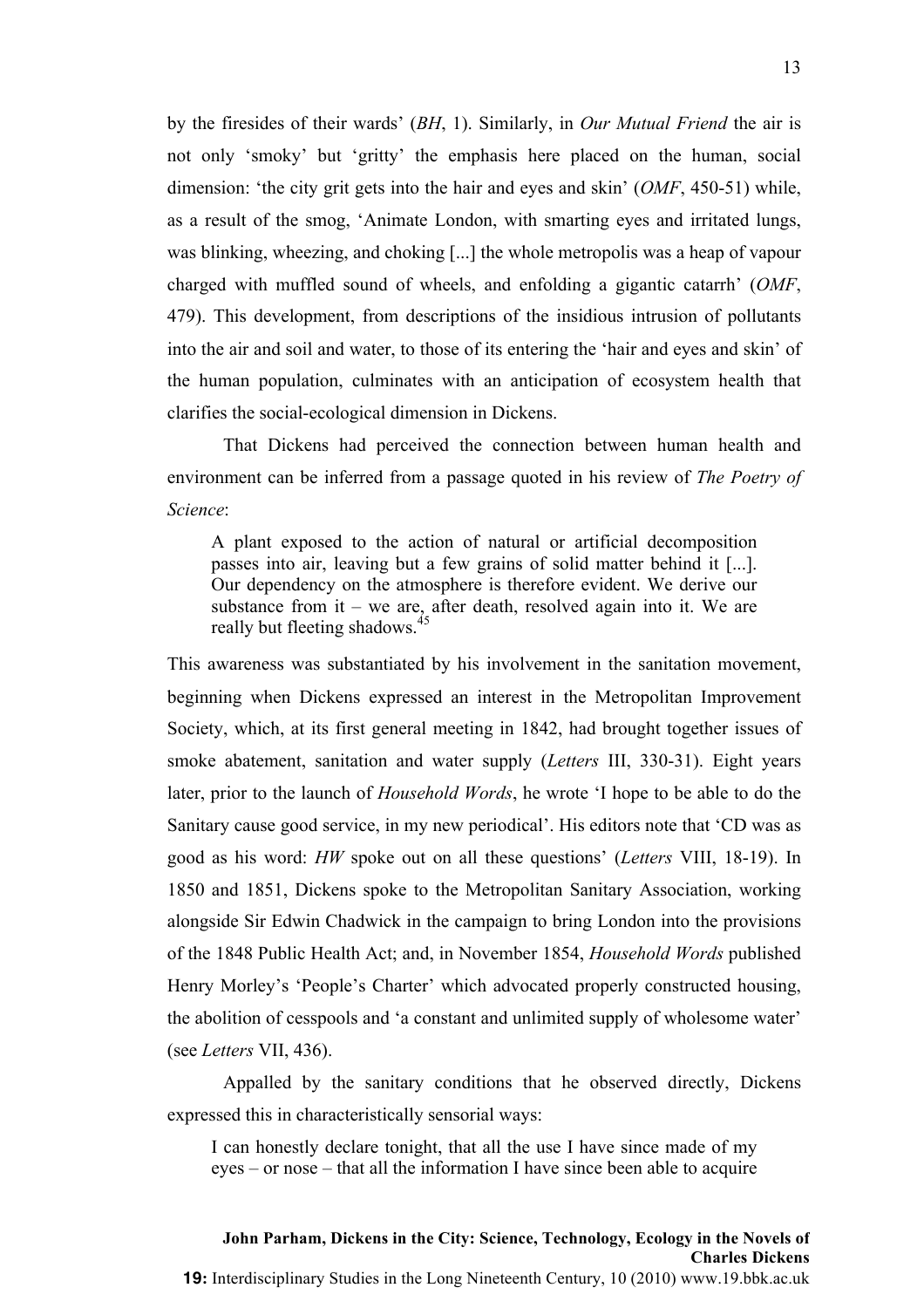through any of my senses, has strengthened me in the conviction that searching sanitary Reform must precede all other social remedies. (*Speeches*, 129)

He spoke jokingly on this occasion, but direct experience also gave rise to a sharp, informed critique endowed with anger, compassion and humanity. Having noted, in an earlier speech, that thirteen thousand people had died in London as a result of sanitary problems (*Speeches*, 106), Dickens also found, in a literal rendering of the ecosystem health hypothesis, that 'infancy was made stunted, ugly, and full of pain; maturity made old, and old age imbecile' while 'pauperism [was] made hopeless every day' (*Speeches*, 106). Admiring the patience, sympathy and mutual help given by the poor (*Speeches*, 108) he believed, all the same, that London and its campaigners held a responsibility to 'set an example of humanity and justice' (*Speeches*, 106).

Christopher Hamlin argues that, with urban residents facing 'a common environmental problem', sanitation engendered 'the growth of a "civic gospel"<sup>', 46</sup> Dickens acknowledged that his most positive contribution to this movement was in bringing alive, in his novels, the experience of living under an 'urban health penalty'. <sup>47</sup> Seeking 'to turn Fiction to the good account of showing the preventible [sic] wretchedness and misery in which the mass of people dwell',<sup>48</sup> what Dickens's writing ultimately illustrates is the role imaginative literature can play in inculcating concern about and action around environmental injustice. Having written, in the preface to *Martin Chuzzlewit*, that 'in all my writings, I hope to take every possible opportunity of showing the want of sanitary improvements in the neglected dwellings of the poor', he was, again, 'as good as his word'.

The passage in *Dombey and Son* describing a 'foetid bed' where no plant 'could have its natural growth' supports, for example, a description of 'polluted air, foul with every impurity that is poisonous to health and life' and the depiction of an imaginary 'good clergyman or doctor, who, with his life imperilled at every breath he draws, goes down into [the] dens' of the urban working class and finds a 'world of odious sights' and 'millions of immortal creatures [who] have no other world on earth' (*DS*, 737). Likewise, in *Little Dorrit*, it is not only that there is 'nothing to see but streets, streets, streets' but, more substantially, that there is 'nothing to breathe'. The 'penitential garb of soot' has infested the lungs of the urban population, while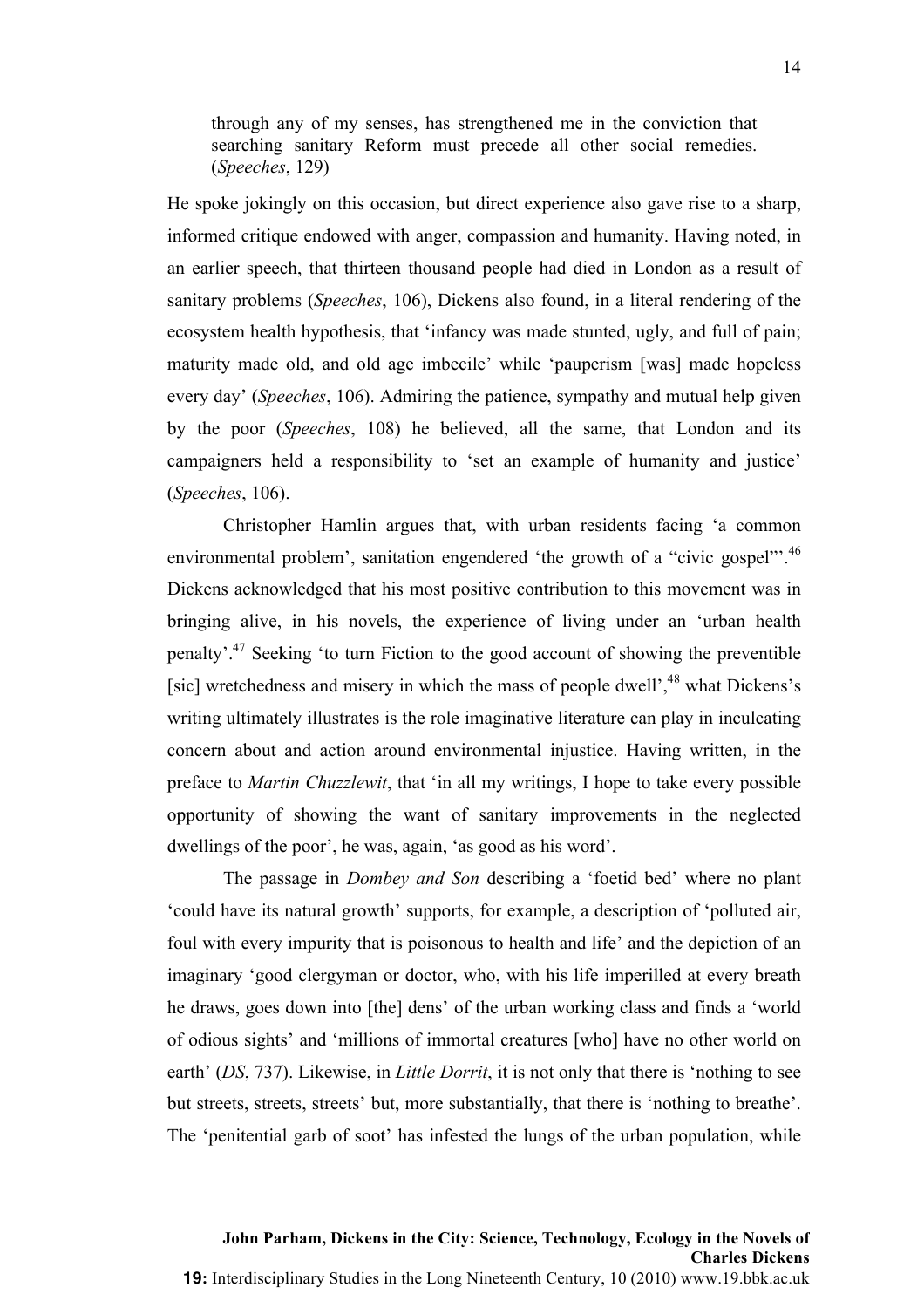the water, correspondingly, infects their intestines:

Fifty thousand lairs surrounded him where people lived so unwholesomely that fair water put into their crowded rooms on Saturday night, would be corrupt on Sunday morning […] Miles of close wells and pits of houses, where the inhabitants gasped for air, stretched far away towards every point of the compass. Through the heart of the town a deadly sewer ebbed and flowed, in the place of a fine fresh river. (*LD*, 68)

Ultimately, Dickens feared that the combination of polluted air and dreadful sanitation would bring into being an 'Unnatural humanity', a view articulated in 'The Thunderbolt', the thematically pivotal forty-seventh chapter of *Dombey and Son*, which draws upon the authority of science:

Those who study the physical sciences, and bring them to bear upon the health of Man, tell us that if the noxious particles that rise from vitiated air were palpable to the sight, we should see them lowering in a dense black cloud above such haunts, and rolling slowly on to corrupt the better portions of a town. But if the moral pestilence that rises with them, and in the eternal laws of outraged Nature, is inseparable from them, could be made discernible too, how terrible the revelation. Then we should see depravity, impiety, drunkenness, theft, murder, and a long train of nameless sins [...] (*DS*, 738)

Dickens alludes here to miasma theory, the widespread Victorian belief that it was poisonous air carrying particles harbouring decaying matter, rather than contaminated water, which spread disease. At this time, and connected to his interest in sanitation, Dickens was particularly interested in this theory and he alluded to it again in a speech to the Metropolitan Sanitary Association, warning of the certainty that 'a vigorous pestilence raging furiously' in the air would carry across London (*Speeches*, 128). In time, miasma theory was disproved, primarily through the physician John Snow's study of the 1854 cholera epidemic. Yet, while Dickens may have been wrong about the scientific particulars, his instincts were right. Intent on examining, in both his writing and social activism, urban environmental conditions – or following, as he puts it in *Little Dorrit*, 'the secrets of the river' – Dickens intuited, even if he did not fully understand, the ecological laws governing both nature and human society. This understanding, in due course, translated into a socially reconstructive dimension that appeared in his work.

There are certain, obvious ways in which we can see this. Dickens held, for example, to a notion of social responsibility derived, in turn, from a sense of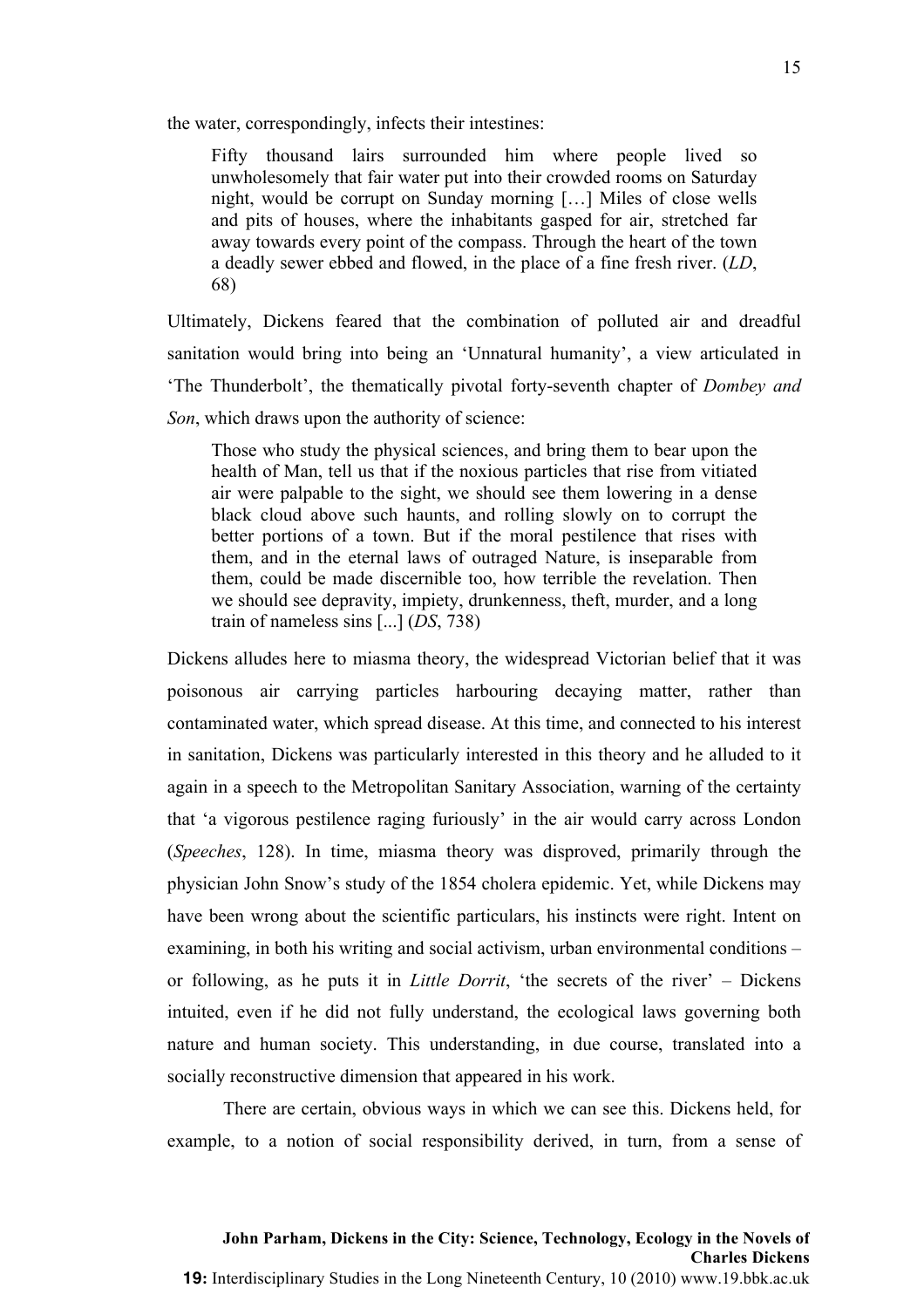environmental justice that has remained central to social ecology. Indeed, Dickens's writing conforms closely to the contemporary, American literature examined by socalled 'environmental justice ecocriticism', the aim of which has been to discover imaginative works that:

attempt to redress the disproportionate incidence of environmental contamination in communities of the poor [...] to secure for those affected the right to live unthreatened by the risks posed by environmental degradation and contamination, and to afford equal access to natural resources that sustain life and culture.<sup>49</sup>

Both are apparent in what he tells Ernest Hart, a surgeon and reformer in the area of sanitary and medical reform:

My knowledge of the general condition of the sick poor in workhouses is not of yesterday, nor are my efforts, in my vocation, to call merciful attention to it. Few anomalies in the land are so horrible to me as the unchecked existence of many shameful sick wards for paupers [...] (*Letters* XI, 164-65)

Dickens was also aware that environmental injustice might engender dire social consequences. We see this in *Bleak House* in a passage cited by Arac to demonstrate Dickens's scientific understanding:

There is not a drop of Tom's corrupted blood but propagates infection and contagion somewhere. It shall pollute, this very night, the choice stream [...]. There is not an atom of Tom's slime, not a cubic inch of any pestilential gas in which he lives, not one obscenity or degradation about him, not an ignorance, not a wickedness, not a brutality of his committing, but shall work its retribution, through every order of society. (BH, 575-76)<sup>50</sup>

This awareness led both to the perception, as he writes in *Dombey and Son*, that we are 'creatures of one common origin [...] tending to one common end' (*DS*, 739) and an insistence on the need to find political solutions, a pragmatic impulse consistent with, and which prefigures, social ecology. In particular, he castigated those who argued against a systematic addressing of environmental hazards, defending political or legislative 'centralisation' as 'by far the best thing to stand by in an emergency' (*Speeches*, 130). While this particular emphasis conflicts, perhaps, with social ecology's usual preference for decentralised governance, his general advocacy of 'rational' political action does not. Furthermore, in Dickens's engagement with environmental issues such as sanitation and in his numerous speeches both to bodies seeking to ameliorate environmental conditions, including the Metropolitan Sanitary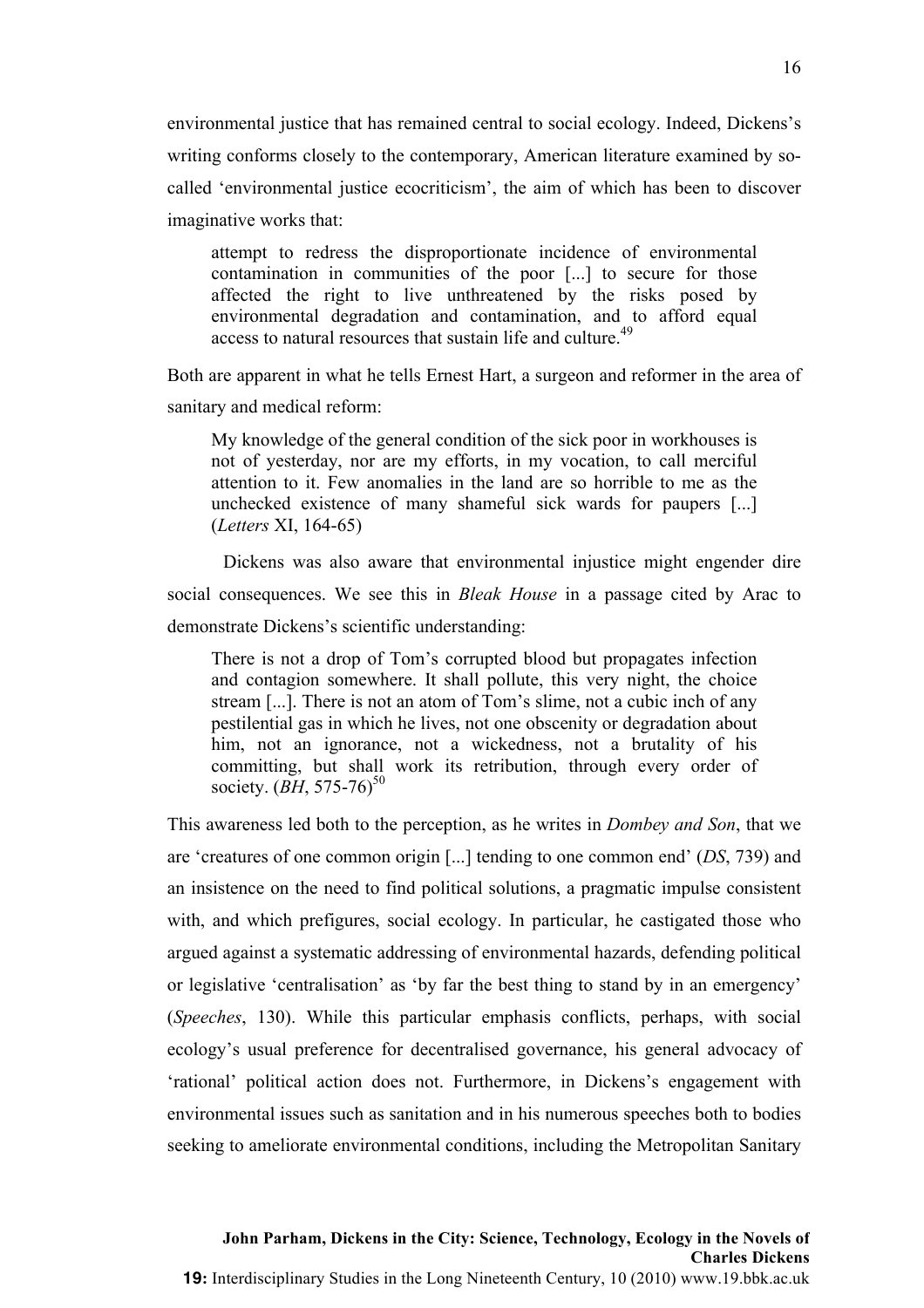Association and the Hospital for Consumption and Diseases of the Chest, and improving organisations such as various Institutes for mechanics, warehousemen or railway workers, we see intimations of a politics broadly corresponding to Bookchin's democratic confederalism. In Graham Storey's view, Dickens can, then, be regarded, in the 1840s and early 1850s at least, as 'a politically progressive Radical'.<sup>51</sup> Admittedly, Dickens did not maintain this stance; he gradually 'regressed', Storey continues, from more radical positions, becoming increasingly 'authoritarian and exasperated' and cynical about government.<sup>52</sup> Nevertheless, his attitudes did continue to conform to and anticipate, in a much more sustained way, the other central pragmatic tenet of social ecology – a belief in technology's capacity to help engender a more equitable, sustainable society.

Derived out of his acquaintance with science, Dickens was particularly interested in the practical applications of technology, as seen in his enthusiasm for Faraday's physics of invention or in his proposing for *Household Words* an article lamenting the neglect of 'chemists' and other 'men of science' in the award of peerages. These, he argued, should reflect 'the great progress of the country [...] of Railway construction, of Electric Telegraph discovery, of improvements in Machinery, of any sort of contribution to the happiness of mankind' (*Letters* VI, 467-68). Occasionally inclined to salute, as in Birmingham, the 'name and fame' of capitalists and the 'greatness and importance of [...] merchants and manufacturers' (*Speeches*, 60), the apparent endorsement of technology applied to the pursuit of wealth, evoked in Ruskin's description of Dickens as 'the leader of the steamwhistle party *par excellence*', was not, however, the whole story. <sup>53</sup> *Dombey and Son* indicates, of course, a notable ambivalence to industry and technology. Dickens counterbalances the railway, under construction, decimating the 'neighbourhood to its centre' (*DS*, 120), with, as Buckland points out, a vision of regeneration: 'The miserable waste-ground, where the refuse-matter had been heaped of yore, was swallowed up and gone' (*DS*, 289). <sup>54</sup> The point here, as Raymond Williams argued, was not to celebrate 'progress' but to demonstrate that the power of technology is ambiguous, presenting a choice, Williams wrote, as to 'the human shape of the new social and physical environment'.<sup>55</sup> While Dickens was wary of technology he nevertheless believed that it might contribute to a necessary, more equitable reconstruction of society. The most obvious fictional embodiment of this was the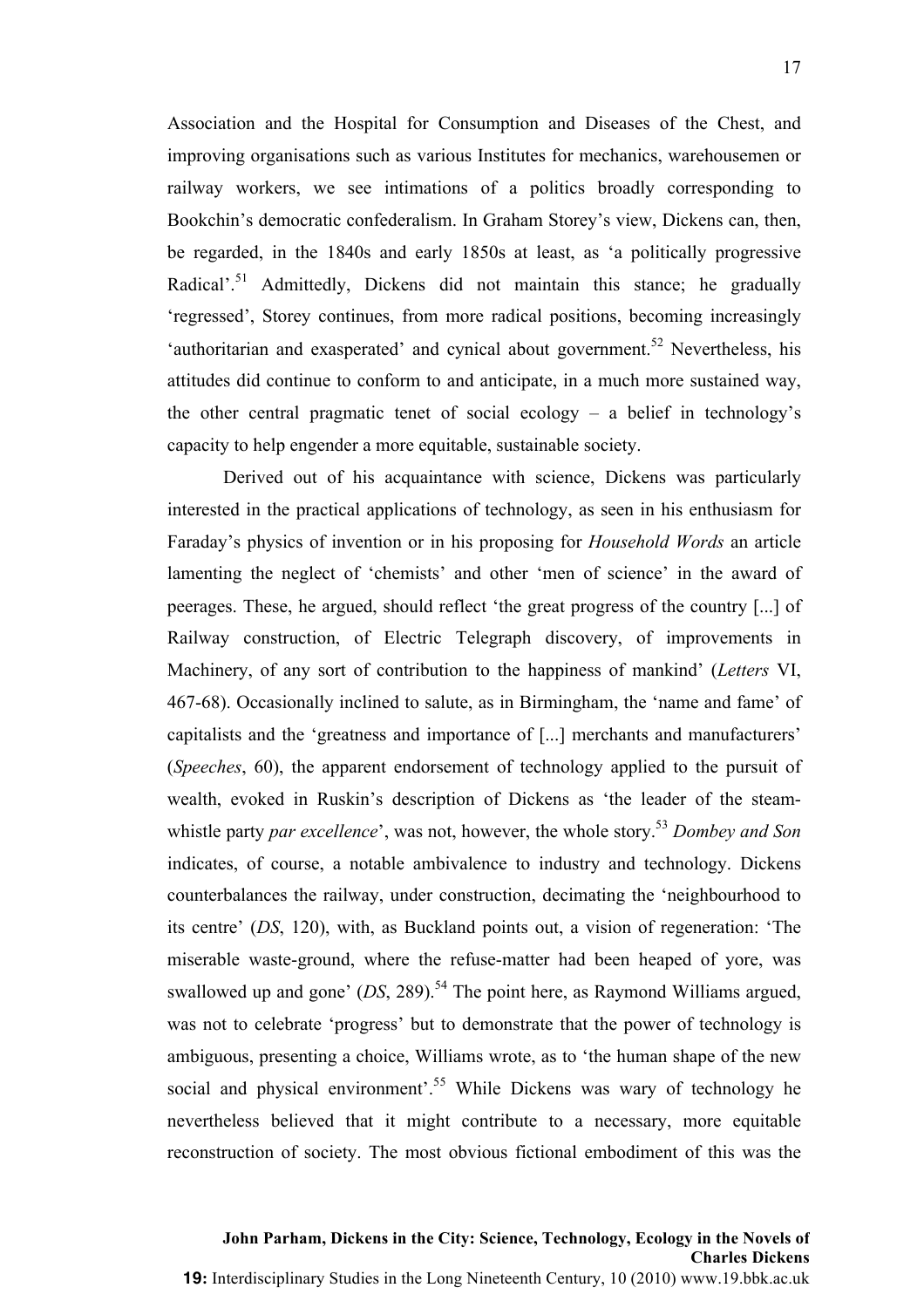Doyce stands as testimony to a more utopian view of technology. He represents, in the first place, two things: esteem for practical science and scientists; and the critique of a society insufficiently progressive to utilise such skills. Through Doyce, regarded as no 'ordinary man' (*LD*, 232), Dickens idealises 'engineers, quick in invention and determined in execution' for having the capacity to make anything they 'perceived to be wanted out of the best materials they could find at hand' and for being 'as bold and fertile in the adaptation of such materials to their purpose, as in the conception of their purpose itself' (*LD*, 735). Dickens praises much more than the engineer's technical skills, attributing to Doyce a vision and imagination, 'bold and fertile', that combines 'what was original and daring in conception with what was patient and minute in execution' (*LD*, 232). Doyce also embodies an integrity both personal, 'unobtrusive self-sustainment […] a calm knowledge that what was true must remain true' (*LD*, 234-5), and social, the latter reflected in Doyce's hope that his invention might prove 'useful' and 'serviceable to the nation' (*LD*, 233).

Alongside this idealisation of practical science comes a social critique constructed around the entropic force of the Circumlocution Office. Dickens portrays the incessant bureaucratic frustrating – or even, according to Mr Meagles, virtual criminalisation – of men such as Doyce who have, in fact, perfected 'an invention (involving a very curious secret process) of great importance to his country and his fellow-creatures' with the potential 'to effect a great saving and a great improvement' (*LD*, 160). This situation is juxtaposed to other (unnamed) countries in which engineers or inventors are 'regarded as men who meant to do it, engaging with other men who meant it to be done' (*LD*, 735). Yet the significant thing, in the end, about the advocacy of technology made through Doyce is that these sentiments are counterbalanced by the checks, balances and qualifications that Dickens placed upon it.

Dickens believed, and articulated through Doyce, that technology's true utility would lie apart from the greed, wastefulness and pollution of mainstream Victorian society. Such a view is apparent in what was probably his most significant statement concerning science and technology, an 1869 speech made on his election, for one year, as President of the Birmingham and Midland Institute. Unconcerned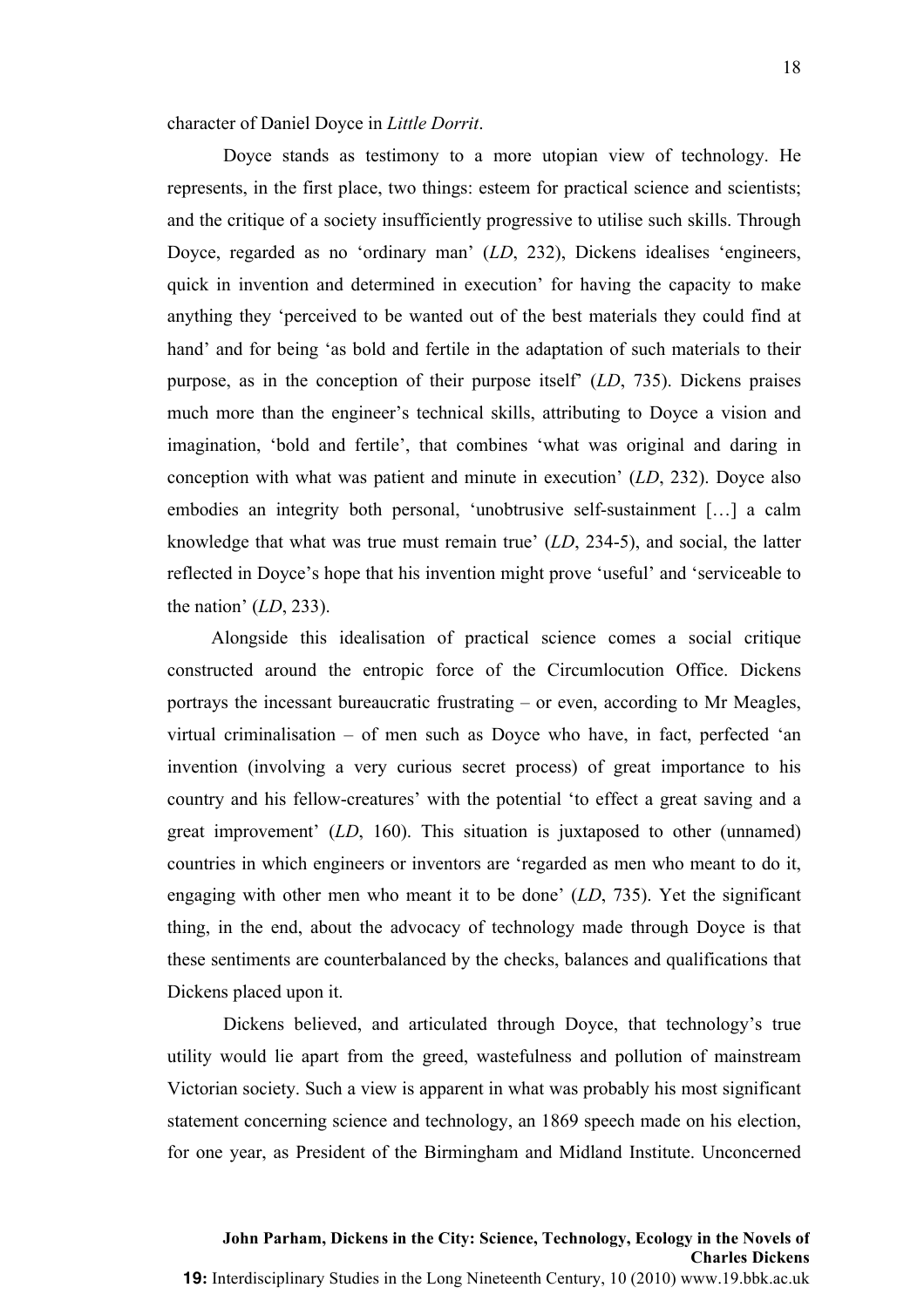'that the walls of the [...] Institute will ever tremble [...] to the croakings of the timid opponents of intellectual progress', he disputes the imputation 'that this age is a material age, and that a material age is not a religious age'. The point is captured in the rhetorical question 'What is the materiality of the cable or the wire, compared with the immateriality of the spark?' Dickens, in this practical version of 'poetic science', argues that living in a modern age need not diminish the mystery of the forces underlying nature. He also poses a second question, one derived from his awareness of the double-edged power of a technology that might also destroy nature: 'Is not my moral responsibility tremendously increased thereby?' (*Speeches*, 403- 05).

This belief that technological application confers moral responsibility is entirely consistent with similar elements in social ecology, articulated by critics such as Janet Biehl, who, while opposed to nuclear technology, support sustainable technologies such as wind power.<sup>56</sup> While decisions of this type remain problematic, Dickens's solution is useful and instructive. In an 1858 speech to the Institutional Association of Lancashire and Cheshire, he introduces an imaginative dimension to technology that would diminish its more blindly utilitarian tendencies:

[...] in the midst of the visible objects of nature, whose workings we can tell off in figures, surrounded by machines that can be made to the thousandth part of an inch, acquiring every day knowledge which can be proved upon a slate or demonstrated by a microscope – do not let us, in the laudable pursuit of the facts that surround us, neglect the fancy and the imagination which equally surround us as part of the great scheme. (*Speeches*, 284)

Emanating from this imaginative dimension was a belief in a morally responsive science which, as we find in the depiction of Doyce, could be placed at the service of an equitable, sustainable society. This becomes apparent from a late conversation between Doyce and Arthur Clennam in which these two sympathetic characters converge closely with John Stuart Mill's (lately influential) concept of an anti-growth 'stationary state'. Possibly alluded to, also, in Eugene Wrayburn's dismissal of bees because 'they make so much more than they can eat' (*OMF*, 139), Doyce tells Clennam:

If I have a prejudice connected with money and money figures [...] it is against speculating. I don't think I have any other. I dare say I entertain that prejudice, only because I have never given my mind fully to the subject.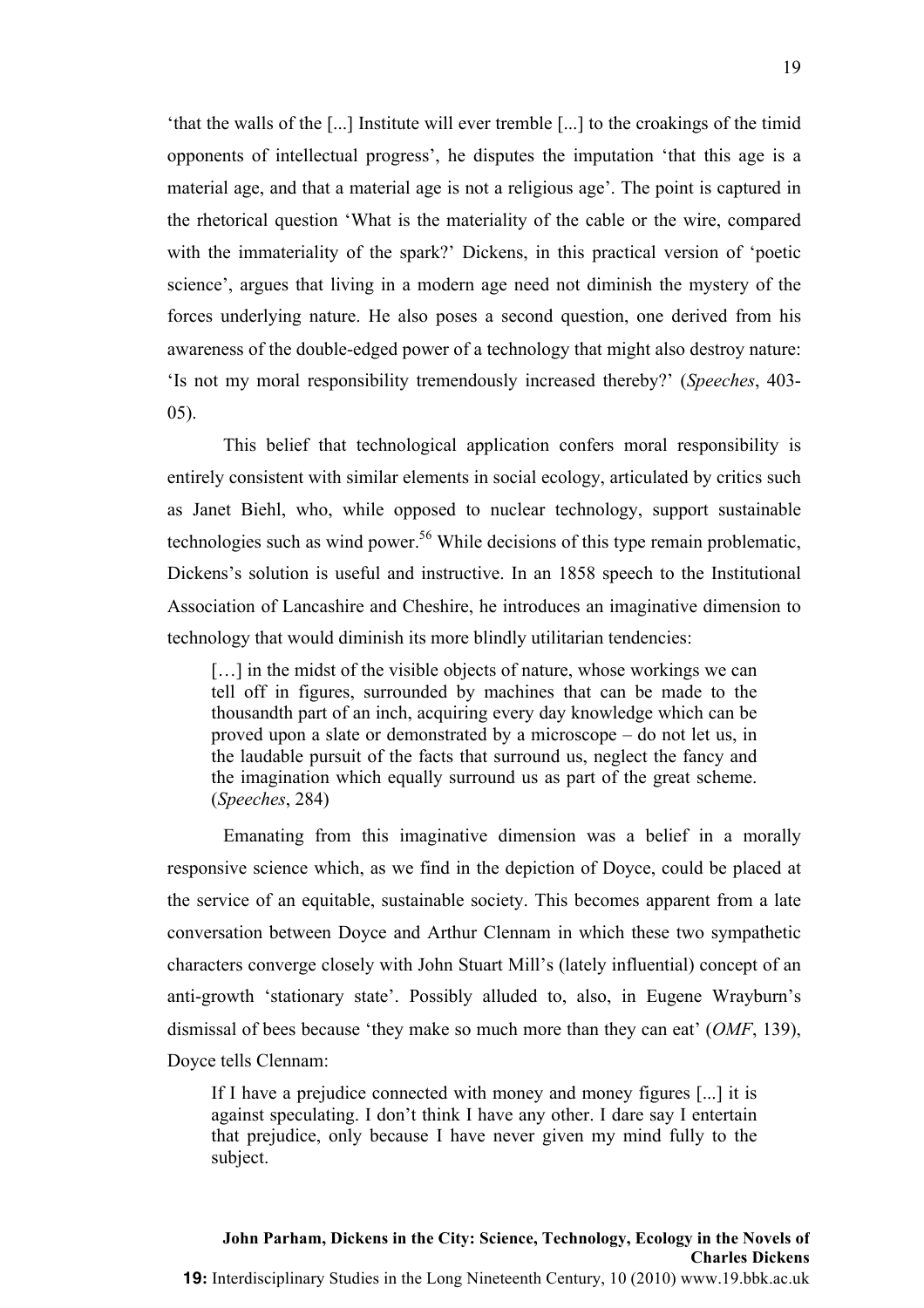But you shouldn't call it a prejudice [...]. My dear Doyce, it is the soundest sense. [...] I was saying the same thing to Pancks, who looked in here. We both agreed that to travel out of safe investment is one of the most dangerous, as it is one of the most common, of those follies which often deserve the name of vices. (*LD*, 736)

Like us, the Victorians lacked the imagination to realise the vision implicit here: technology can help engender a self-sustainable future rather than simply serve the greed that creates the 'contagion' of *Little Dorrit*. The closest the Victorians came was in what Peter Gould has called the 'early green politics' of the Social Democratic Federation, a leftist political group in which William Morris was a central figure, which collapsed because of an unbridgeable divide between a Romantic faction who argued that production would have to take into account social and environmental consequences and an overly rationalist, industrialist Marxism.<sup>57</sup>

Similarly, we too have yet to close our own parallel divide between 'deep' and social ecology. In *The Song of the Earth*, Jonathan Bate, via Heidegger, regrets that one form of *poiesis* – the bringing-forth of phenomena 'into appearance and concrete imagery' and originally a mode of revelation encompassed by technology – has disappeared from human understanding as a consequence of the rationalism and utilitarianism of post-enlightenment technology. He suggests turning our backs on technology, and argues that a different form of *poiesis*, the artist or poet's 'bringingforth into presence', is better placed to engender ecological awareness.<sup>58</sup> Dickens, I believe, offers a more realistic vision, an advocacy of technology, which represents his most unequivocal anticipation of social ecology. In this context, we need to understand why Dickens used the same word, 'genius', to describe Wordsworth and Faraday (*Letters* I, 639; *Speeches*, 157) and, in so doing, to revive a vision of technology that transcends the dichotomies bedevilling contemporary ecological theory. For in bridging the gap between reason and science, romance and imagination, Dickens demonstrated that, used responsibly and imaginatively, science has the capacity to re-enchant the world.

!!!!!!!!!!!!!!!!!!!!!!!!!!!!!!!!!!!!!!!!!!!!!!!!!!!!!!!!!!!!

<sup>1</sup> Paul de Man, *Blindness and Insight: Essays in the Rhetoric of Contemporary Criticism*, second edn (London: Routledge, 1989), p. 198.

<sup>2</sup> Andrew Sanders, *Charles Dickens* (Oxford: Oxford University Press, 2003), p. 91.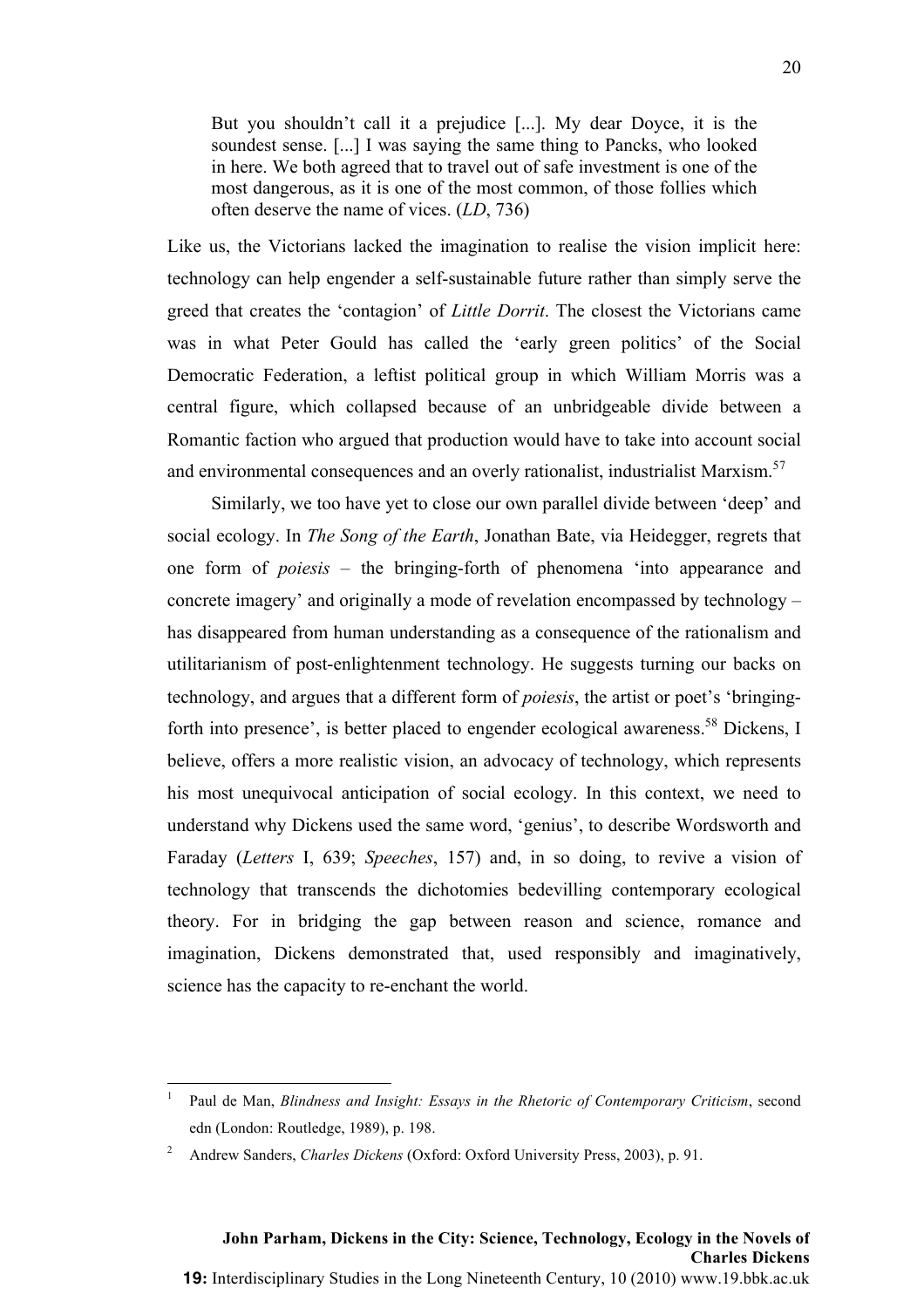<sup>3</sup> Charles Dickens, *Sketches by Boz*, ed. by Dennis Walder (London: Penguin, 1995), p. 74. Further references to this edition, abbreviated as *SB*, appear in parentheses after citations in the text.

!!!!!!!!!!!!!!!!!!!!!!!!!!!!!!!!!!!!!!!!!!!!!!!!!!!!!!!!!!!!!!!!!!!!!!!!!!!!!!!!!!!!!!!!!!!!!!!!!!!!!!!!!!!!!!!!!!!!!!!!!!!!!!!!!!!!!!!!!!!!!!!!!!!!!!!!!!!!!!!!!!!!!!!!!!!

- <sup>4</sup> Lawrence Buell, *Writing for an Endangered World: Literature, Culture, and Environment in the U.S. and Beyond* (Cambridge, MA and London: Belknap Press, 2001), p. 31.
- <sup>5</sup> James C. McKusick, *Green Writing: Romanticism and Ecology* (Basingstoke and London: Macmillan, 2000), p. 27.
- <sup>6</sup> Jonathan Bate, *The Song of the Earth* (London: Picador, 2000), p. 245.
- <sup>7</sup> Scott Russell Sanders, 'Speaking a Word for Nature', in *The Ecocriticism Reader: Landmarks in Literary Ecology*, ed. by Cheryll Glotfelty and Harold Fromm (Athens, GA and London: University of Georgia Press, 1996), pp. 182-95 (p. 183).
- <sup>8</sup> See Greg Garrard, *Ecocriticism* (Abingdon: Routledge, 2004), pp. 20-23; 27-30; John Parham, *Green Man Hopkins: Poetry and the Victorian Ecological Imagination* (Amsterdam: Rodopi, 2010), pp. 23-29.
- <sup>9</sup> Murray Bookchin, *The Modern Crisis*. (Montreal and New York: Black Rose Books, 1987), p. 59.
- <sup>10</sup> Murray Bookchin, 'Will Ecology become "The Dismal Science"?', in *The Environmental Ethics and Policy Book*, ed. by Donald VanDeVeer and Christine Pierce (Belmont and London: Thomson/Wadsworth, 2003), pp. 273-77 (pp. 273-74).
- <sup>11</sup> Glen A. Love, *Practical Ecocriticism: Literature, Biology and the Environment* (Charlottesville and London: University of Virginia Press, 2003), pp. 6, 8.
- <sup>12</sup> Charles Dickens, *Dombey and Son*, ed. by Peter Fairclough (London: Penguin, 1985), p. 739. Further references to this edition, abbreviated as *DS*, appear in parentheses after citations in the text.
- <sup>13</sup> K. J. Fielding, 'Dickens and Science', *Dickens Quarterly*, 13 (1996), 200-16 (pp. 204-05).
- <sup>14</sup> *The Letters of Charles Dickens*, ed. by Graham Storey and others, 12 vols (Oxford: Clarendon Press, 1965-2002), VI (1988), pp. 105-06, 110. Further references to this source, abbreviated as *Letters*, appear in parentheses after citations in the text.
- <sup>15</sup> Gillian Beer, *Darwin's Plots: Evolutionary Narrative in Darwin, George Eliot and Nineteenth-Century Fiction*, third edn (Cambridge: Cambridge University Press, 2009), pp. 40, 6, 19.
- <sup>16</sup> George Levine, *Darwin and the Novelists: Patterns of Science in Victorian Fiction*. (Cambridge, MA and London: Harvard University Press, 1988), p. 156.
- <sup>17</sup> Levine, pp. 119-22.
- <sup>18</sup> *The Victorian Novel*, ed. by Francis O' Gorman (Oxford: Blackwell, 2002), p. 252.
- <sup>19</sup> Fielding, pp. 203, 211-12; and see p. 201.
- <sup>20</sup> Charles Dickens, 'The Poetry of Science', *The Examiner*, 9 December 1848. Repr. in *Charles Dickens: Complete Works* (Centennial Edition) 'Miscellaneous Papers I' (London: Heron Books, [n.d.]), pp. 135-38 (pp. 135-36).
- <sup>21</sup> Bruno Latour, *Science in Action* (Milton Keynes: Open University Press, 1987), pp. 132-44.
- $22$  Latour, p. 141.
- <sup>23</sup> Michel Serres, *Hermes: Literature, Science, Philosophy*, ed. by Josué V. Harari and David F. Bell (Baltimore and London: John Hopkins University Press, 1982), pp. 54-62.

# **John Parham, Dickens in the City: Science, Technology, Ecology in the Novels of Charles Dickens**

**19:** Interdisciplinary Studies in the Long Nineteenth Century, 10 (2010) www.19.bbk.ac.uk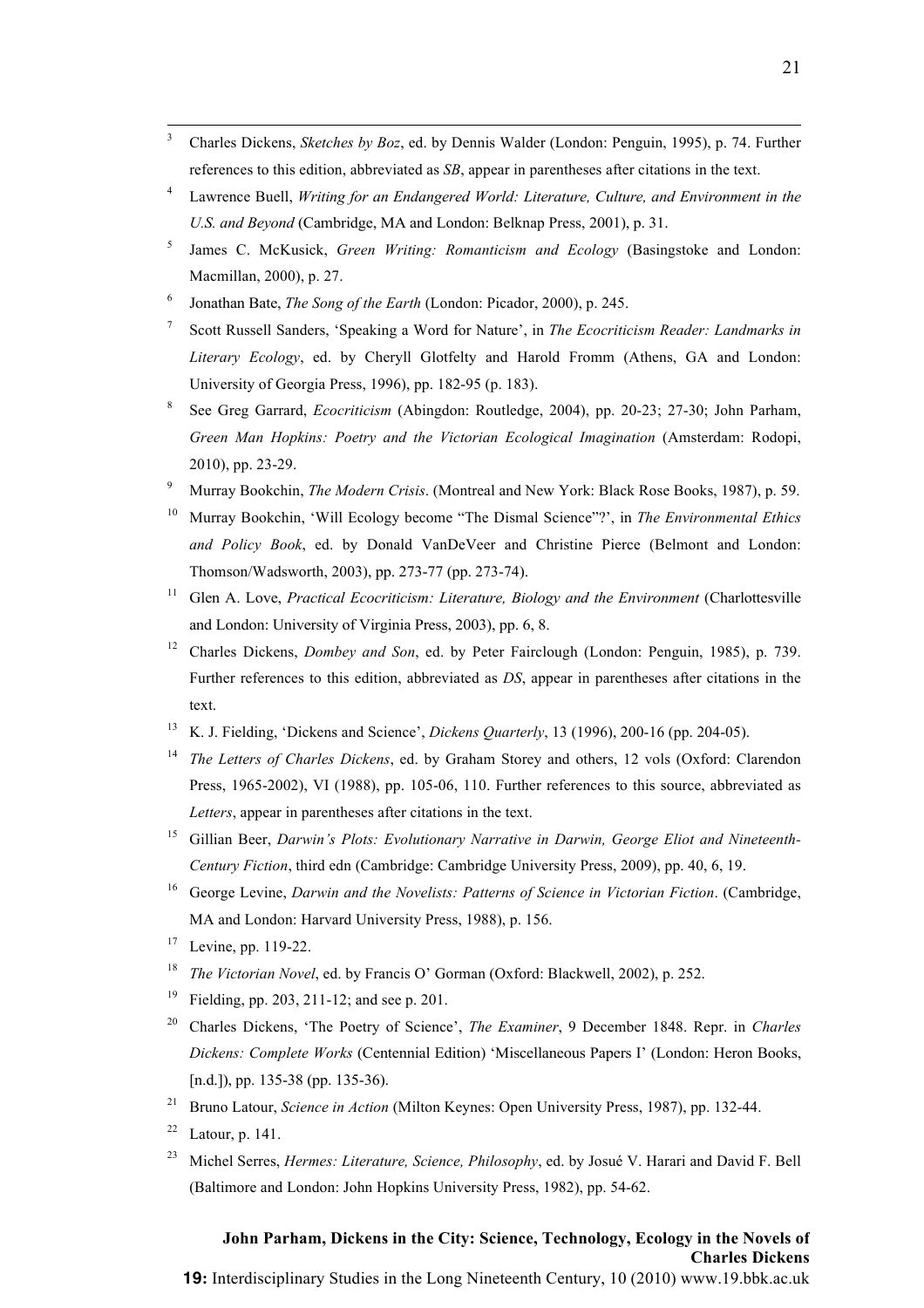<sup>24</sup> See Daniel Brown, *Hopkins' Idealism: Philosophy, Physics, Poetry* (Oxford: Clarendon Press, 1997).

!!!!!!!!!!!!!!!!!!!!!!!!!!!!!!!!!!!!!!!!!!!!!!!!!!!!!!!!!!!!!!!!!!!!!!!!!!!!!!!!!!!!!!!!!!!!!!!!!!!!!!!!!!!!!!!!!!!!!!!!!!!!!!!!!!!!!!!!!!!!!!!!!!!!!!!!!!!!!!!!!!!!!!!!!!!

- <sup>25</sup> Adelene Buckland, "The Poetry of Science": Charles Dickens, Geology, and Visual and Material Culture in Victorian London', *Victorian Literature and Culture*, 35 (2007), 679-94 (pp. 681, 679).
- $26$  Buckland, pp. 685-86.
- <sup>27</sup> Greg Myers, 'Nineteenth-Century Popularizations of Thermodynamics and the Rhetoric of Social Prophecy', in *Energy and Entropy: Science and Culture in Victorian Britain*, ed. by Patrick Brantlinger (Bloomington and Indianapolis: Indiana University Press, 1989), pp. 307-38 (p. 308).
- <sup>28</sup> Myers, p. 314.
- $29$  Beer, p. 6.
- <sup>30</sup> Charles Dickens, *Our Mutual Friend*, ed. by Stephen Gill (London: Penguin, 1985), pp. 138-39. Further references to this edition, abbreviated as *OMF*, appear in parentheses after citations in the text.
- <sup>31</sup> *The Letters of Gerard Manley Hopkins to Robert Bridges*, ed. by Claude Colleer Abbott (London: Oxford University Press, 1935), p. 281.
- <sup>32</sup> See *The Complete Works of John Ruskin*, ed. by E. T. Cook and Alexander Wedderburn, 39 vols (London: George Allen, 1903-12), V, p. 387.
- <sup>33</sup> Robert Hewison, '"Paradise Lost": Ruskin and Science', in *Time and Tide: Ruskin and Science* ed. by Michael Wheeler (London: Pilkington Press, 1996), pp. 29-44 (pp. 43-44).
- $34$  Buckland, p. 692.
- 35 Jonathan Arac, *Commissioned Spirits: The Shaping of Social Motion in Dickens, Carlyle, Melville and Hawthorne* (New York: Columbia University Press, 1989), p. 126.
- <sup>36</sup> Peter Dickens, *Society and Nature: Towards a Green Social Theory* (Hemel Hempstead: Harvester Wheatsheaf, 1992), p. 159.
- <sup>37</sup> John Clark, 'A Social Ecology', *Capitalism, Nature, Socialism*, 8 (1997), 3-33 (p. 20).
- <sup>38</sup> *The Speeches of Charles Dickens: A Complete Edition*, ed. by K. J. Fielding (Hemel Hempstead: Harvester Wheatsheaf, 1988), p. 54. Further references to this source, abbreviated as *Speeches*, appear in parentheses after citations in the text.
- And see Sanders, pp. 158-59.
- <sup>40</sup> Marshall Berman, *All that is Solid Melts into Air* (London: Verso, 1982), pp. 142-48.
- <sup>41</sup> David Rapport and others, *Ecosystem Health* (Malden, MA and Oxford: Blackwell Science, 1998), p. 1.
- <sup>42</sup> Terrell Dixon, 'The Literature of Toxicity from Rachel Carson to Ana Castillo', in *Interconnections Between Human and Ecosystem Health*, ed. by Richard T. Di Giulio and Emily Monosson (London: Chapman and Hall, 1996), pp. 237-58 (p. 257).
- <sup>43</sup> Charles Dickens, *Bleak House*, (London: Penguin Classics, 1994), p. 1. Further references to this edition, abbreviated as *BH*, appear in parentheses after citations in the text.
- <sup>44</sup> Charles Dickens, *Little Dorrit*, ed. by John Holloway (London: Penguin, 1985), pp. 67-68. Further references to this edition, abbreviated as *LD*, appear in parentheses after citations in the text.